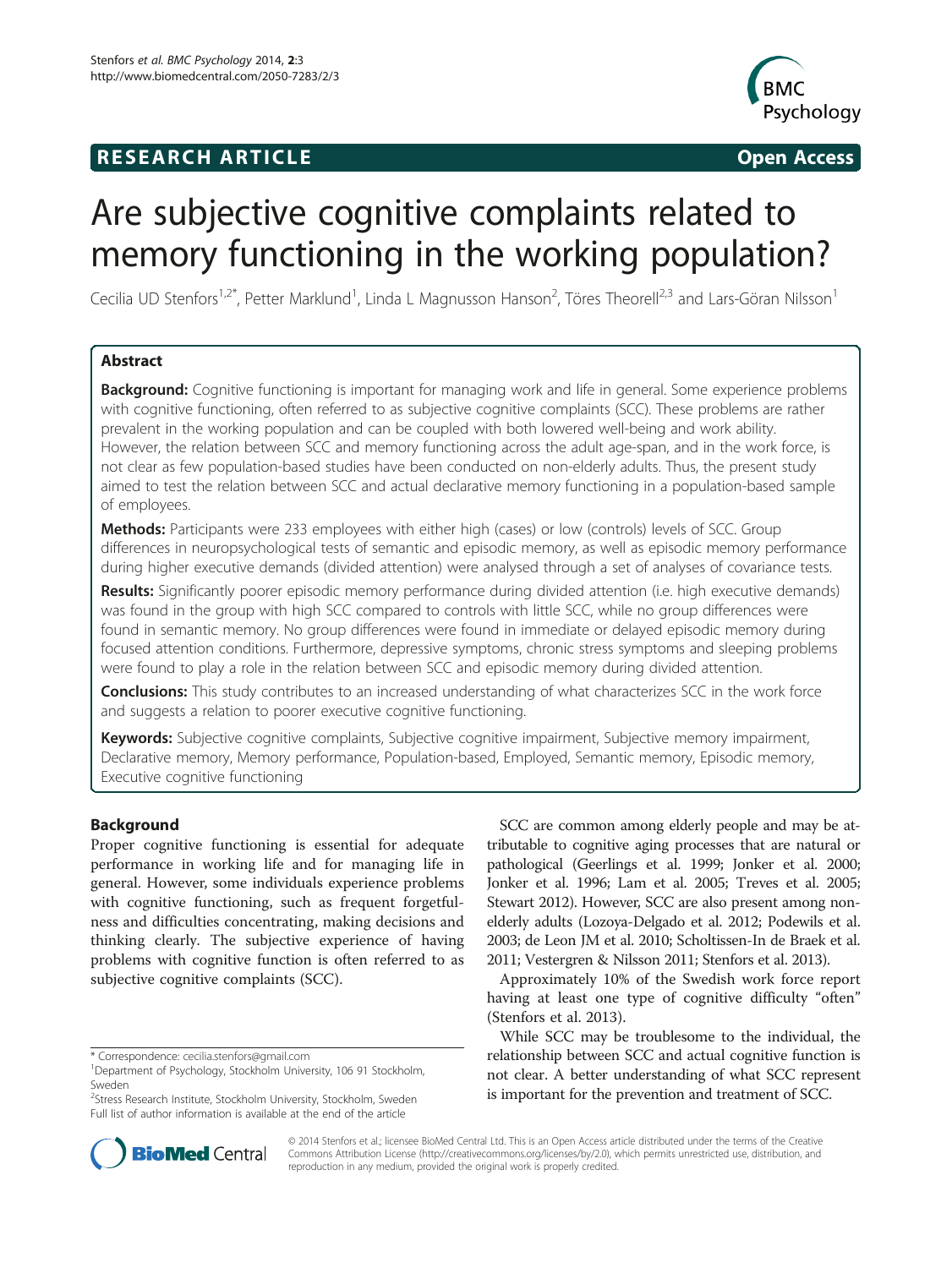Previous research among elderly adults (approximately 65+ years) has shown a relatively mixed picture of the relationship between SCC and cognitive functioning. Some studies have demonstrated a weak relationship or even a zero correlation (e.g., Reid & Maclullich [2006](#page-13-0)), while others have found relations to cognitive functional decline, (e.g., Jessen et al. [2010](#page-12-0); Reisberg et al. [2010](#page-13-0)).

When it comes to non-elderly adults, relatively few studies exist on SCC in relation to actual cognitive functioning. SCC in this age-group has been found related to poorer episodic memory in a general population sample (Podewils et al. [2003\)](#page-13-0), middle-aged employees (Rijs et al. [2012;](#page-13-0) Reid et al. [2012](#page-13-0)) and a community sample (de Leon JM et al. [2010](#page-12-0)) where SCC were also related to poorer executive functioning. But others have found little association between SCC and cognitive function (Scholtissen-In de Braek et al. [2011;](#page-13-0) Bassett & Folstein [1993\)](#page-12-0), except among those that were retarded or demented. However, the measures in Bassett and Folstein's (Bassett & Folstein [1993](#page-12-0)) study were limited to one question about subjective memory and one test of delayed episodic recall (limited to three object names).

Thus, findings from previous studies of non-elderly adults are still inconclusive.

The aetiology of SCC among younger adults may differ from that in the elderly to some extent. Non-elderly adults more often report stress and related constructs like tension and emotional problems as causes of their SCC, while elderly more often report aging as the cause (Vestergren & Nilsson [2011](#page-13-0); Ponds et al. [1997\)](#page-13-0). SCC among younger adults have also been related to work stressors (Stenfors et al. [2013](#page-13-0); Albertsen et al. [2010](#page-12-0)) and other stress symptoms (Lozoya-Delgado et al. [2012](#page-13-0)). Many other lines of research have shown detrimental effects of acute and chronic stress and related allodynamic processes on cognitive and brain functioning especially in prefrontal cortical and medial temporal (hippocampal) regions, e.g. (Juster et al. [2010](#page-12-0); McEwen & Gianaros [2011](#page-13-0); Liston et al. [2009](#page-13-0); Qin et al. [2009](#page-13-0); Sandström et al. [2012\)](#page-13-0).

Related problems that are common in the working population and that are also associated with SCC and cognitive functioning in the domains of episodic memory and executive functioning are depressive symptoms (Reid et al. [2012](#page-13-0); Murrough et al. [2011](#page-13-0)) and sleeping problems (Stenfors et al. [2013](#page-13-0); Walker [2008;](#page-13-0) Walker [2009](#page-13-0)). Thus, stress-related processes, affective problems and sleep are plausible factors affecting SCC and memory functioning in the working population.

Thus, the aim of the present study was to test the relationship between SCC and declarative memory functioning, as well as the role of chronic stress, depressive symptoms and sleeping problems in relationships between SCC and declarative memory functioning. Declarative long term memory is usually divided into two subcomponents,

episodic and semantic memory, respectively, with different functions and different localization in the brain (Tulving [1992\)](#page-13-0). Episodic memory concerns memories of the personal past. It requires a conscious recollection of a previous event or episode defined in time and space. Semantic memory concerns memory of general knowledge and facts in the world and the personal past of the individual not related to time and place of a study episode. Episodic memory processing has been structurally localized to the medial-temporal lobe, including hippocampus and with supporting pathways from executive functional networks in prefrontal cortical (PFC) regions (Tulving [2002;](#page-13-0) Kim et al. [2009](#page-12-0)), while semantic memory functioning has been associated with the posterior cortices and left frontal regions (Kompus et al. [2009\)](#page-12-0).

It was predicted that those cognitive functions that depend more on hippocampal and PFC brain structures and have been found more sensitive to both stress exposure, affective and related problems, as well as the development of dementia (i.e. age-related), would be related to the level of SCC among employees.

Specifically, it was predicted that a higher level of SCC would be related to poorer episodic memory performance.

Since semantic memory has been found to be less prone to decline from degenerative processes (Kaufman & Horn [1996;](#page-12-0) Salthouse & JINS [2010](#page-13-0)) and instead is related to education and pre-morbid intellectual ability (Almkvist & Tallberg [2009](#page-12-0); Almkvist et al. [2007](#page-12-0)), it was predicted that the level of SCC would *not* be related to semantic memory performance.

Moreover it was predicted that the effect of SCC level on episodic memory performance would be more pronounced during divided attention (DA) conditions that tap more prefrontal cortical dependent executive cognitive functioning, than during focused attention (FA).

Since considerable co-occurrence has been observed between SCC, frontal lobe functioning and other common symptoms of chronic stress, depression and sleeping problems (Stenfors et al. [2013](#page-13-0); McEwen & Gianaros [2011](#page-13-0); Sandström et al. [2012](#page-13-0); Murrough et al. [2011](#page-13-0); Walker [2009](#page-13-0)), additional analyses testing the potential role of these symptoms in any relations between SCC and declarative memory function were also performed.

#### Method

#### Participants and study design

Participants were recruited from the 2010 wave of the Swedish Longitudinal Occupational Survey of Health (SLOSH)- a longitudinal study of work environment and health among Swedish employees conducted biennially.

The SLOSH 2010 sample is based on the respondents to the nationally representative Swedish Work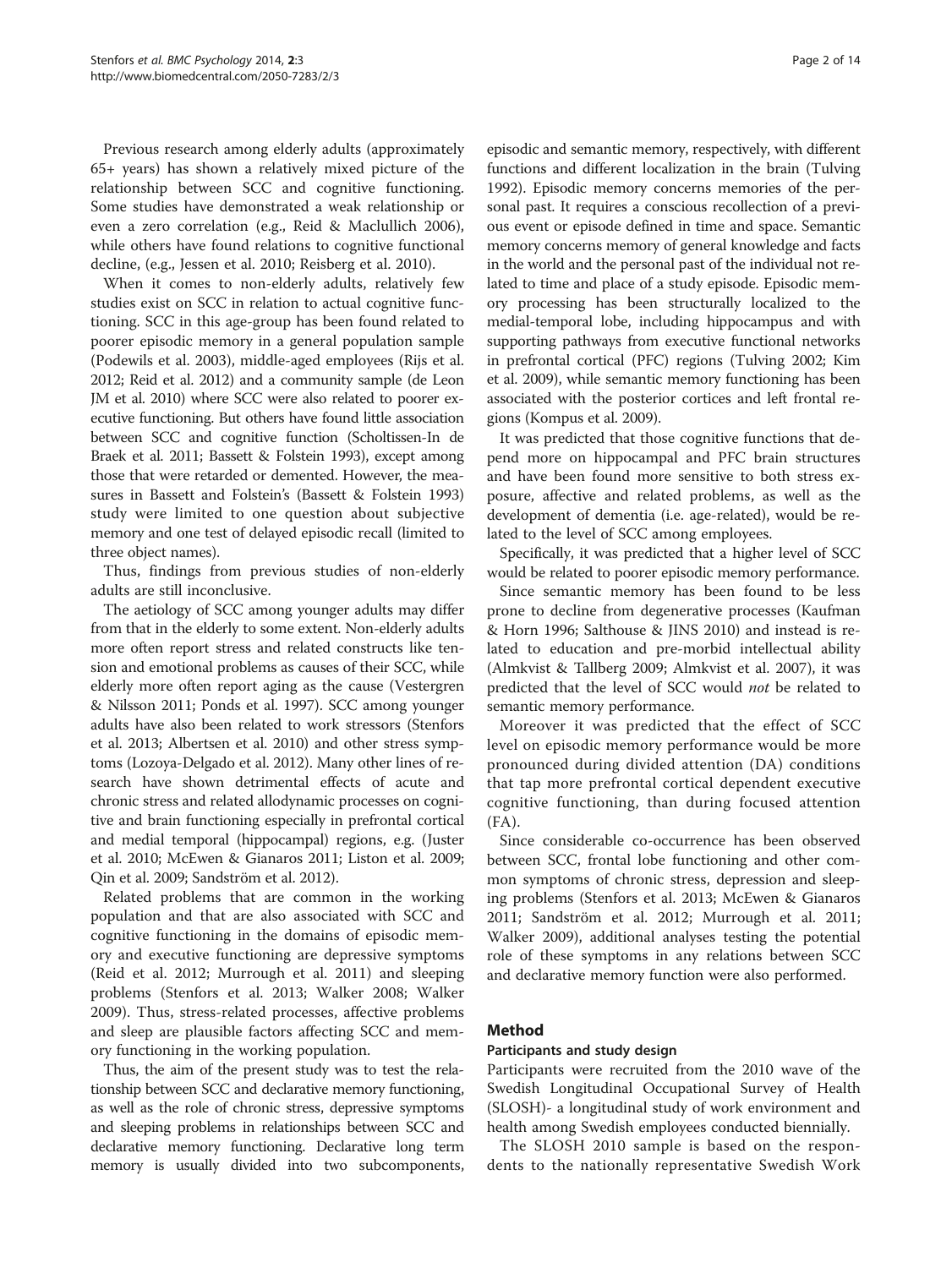Environment Surveys (SWES) conducted biennially. (See, e.g., Magnusson Hanson et al. [2008;](#page-13-0) Leineweber et al. [2012](#page-12-0)). Participants from SWES 2003, 2005 and 2007 are included in SLOSH 2010 and the age range of the sample is 16-64 years.

A total of 11525 subjects participated (57% response rate) in SLOSH 2010 and 9132 of the participants were gainfully employed- i.e. they were in gainful employment during the past three months at a level of 30% of full time or more.

Gainfully working participants in Stockholm county and the counties surrounding the city of Gothenburg were invited to the study based on their recently reported levels of SCC.

An experimental case group was defined, consisting of those reporting a "high" level of SCC with a mean level of ≥3.25 (scale 1-5/Never-Always). This corresponds to reporting that at least one of the 4 cognitive problems is experienced "Often" or more, and the other three problems at least "Sometimes". This cut-off was based on face validity and on the distribution of SCC in the gainfully working part of the SLOSH population (8943 people), where a SCC score ≥3.25 corresponds to approximately the top decile of the distribution of SCC. The experimental control group on the other hand consisted of people with a "low" level of SCC defined as a SCC score ≤2.0. This corresponds to experiencing the 4 cognitive problems "Seldom" or less on average, and belongs to approximately the bottom 50% of the distribution of SCC scores in the gainfully working part of the SLOSH population.

All 352 identified cases and 941 case-matched controls were invited. Controls were matched to the cases on geographical area, age, sex, and educational level. More controls were invited in order to increase the possibilities to get matching controls for each case deciding to participate.

A total of 233 participants took part in the study, out of which 116 (30 men, 86 women) were cases, and 117 (26 men, 91 women) were controls.

Seven individuals were excluded from the study due to known possible brain injury, such as prior head trauma, stroke, or chemical poisoning, as well as psychotic illness, or other illness conditions at the time of testing. The sample of eligible participants thus consisted of 112 cases and 114 controls.

Cases were 25-67 years and controls were 29-66 years of age. See Table [1](#page-3-0) for sample characteristics of the case and control groups.

Test scores potentially affected by insufficient vision and Swedish language proficiency were excluded.

Those consenting to participate were given an appointment in Stockholm or Gothenburg for neuropsychological testing within approximately 4-16 weeks of responding to the SLOSH questionnaire.

## Neuropsychological tests of declarative memory Episodic memory

Face Recognition (Nilsson et al. [2004](#page-13-0); Nilsson et al. [1997](#page-13-0)): Participants were presented with 16 colour photographs of faces of 10-year-old children, and given a delayed free choice (yes/no) recognition test. The performance score was the number of hits (i.e. a yes response to a target face- i.e. a face that had been shown at encoding) minus false alarms (a yes response to a non-target face that had not been shown at encoding), i.e. the d prime score.

Immediate free recall (IFR) of words, during FA and DA (Nilsson et al. [2004](#page-13-0); Nilsson et al. [1997](#page-13-0)): In this test participants were presented auditorily with four word lists with 12 items in each list that were presented at a rate of 1 word every 2 seconds. Immediately after each word list had been presented, the participants were asked to recall as many of the words from the presented list as possible in any order (i.e. free recall) during 45 seconds. Participants were instructed to say aloud one recalled word for each ticking sound (i.e. each 2 second interval), without paying attention to if they cannot recall a word for each time interval. A concurrent cardsorting task, forcing the division of attention (DA), was given for conditions 2 (at encoding), 3 (at recall) and 4 (both at encoding and recall), while condition 1 was performed without any concurrent card-sorting (i.e. with FA). The card-sorting task consisted in sorting a deck of cards with a square in the centre coloured either red or black into two piles- one "red" and one "black" pilesorting one card every 2 seconds.

A time indicator (giving a small ticking sound every 2 seconds) was used to standardise the rate of presentation and the magnitude of distraction for all of the words at encoding or recall both within and across the four conditions. The order of the four word lists was counterbalanced across participants in each SCC group.

In all four conditions, the performance score was the number of correctly recalled words from the study list.

Delayed free recall of words: In this test the participants were asked to freely recall (i.e. in any order) as many words as possible from the previously studied word lists from the test IFR. Participants had 2 minutes for recall. The delay period between encoding (i.e. completion of the test IFR) and the testing of *delayed free* recall of words was approximately 5 minutes long, during which another unrelated test without word material was administered. The performance score was the total number of correctly recalled words.

## Semantic memory

Vocabulary: A revised, 30-item multiple-choice synonym test (Dureman [1960\)](#page-12-0) was used as an index of semantic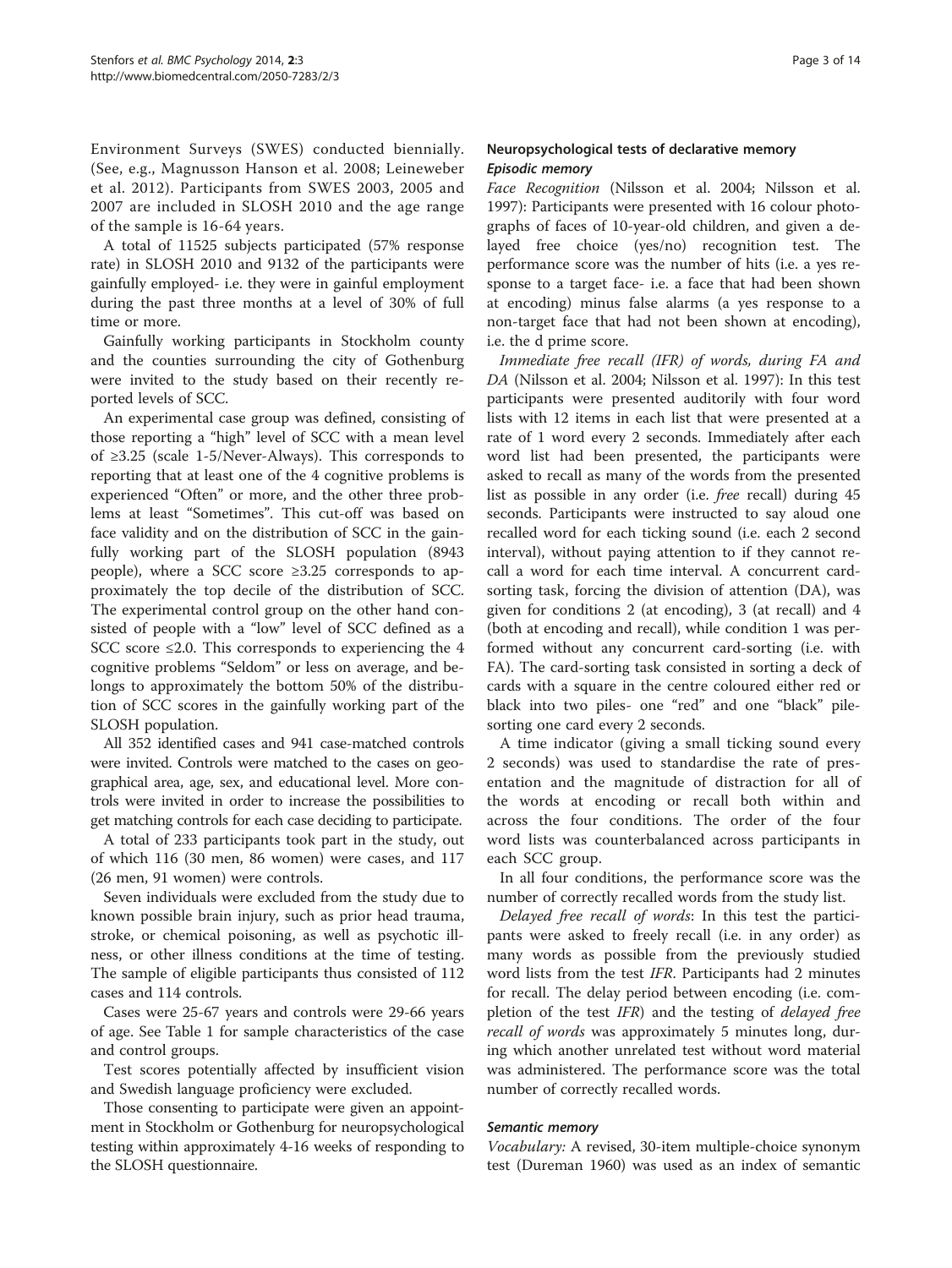| Measure (scale)                         |              | Low SCC          |        |        |                | <b>High SCC</b>   |        |        | t-test        | Pearsons chi <sup>2</sup>    |
|-----------------------------------------|--------------|------------------|--------|--------|----------------|-------------------|--------|--------|---------------|------------------------------|
|                                         | N            | % within low SCC | Mean   | SD     | n.             | % within high SCC | Mean   | SD     | t sign. level | Chi <sup>2</sup> sign. level |
| $\mathbb N$                             | 114          | 100              |        |        | 112            | 100               |        |        |               |                              |
| Sex:                                    |              |                  |        |        |                |                   |        |        |               | .53                          |
| Male                                    | 26           | 22.8             |        |        | 27             | 24.1              |        |        |               |                              |
| Female                                  | 88           | 77.2             |        |        | 85             | 75.9              |        |        |               |                              |
| Age                                     | 114          |                  | 48.66  | 10.08  | 112            |                   | 48.69  | 10.66  | $-0.02$       |                              |
| Education:                              |              |                  |        |        |                |                   |        |        |               | 1.98                         |
| Upper secondary or lower                | 37           | 32.5             |        |        | 40             | 35.7              |        |        |               |                              |
| Univ.studies $<$ 2 years                | 9            | 7.9              |        |        | 14             | 12.5              |        |        |               |                              |
| Univ. studies $\geq$ 2 years            | 68           | 59.6             |        |        | 58             | 51.8              |        |        |               |                              |
| Yearly income (1000's SKR)              | 114          |                  | 389.79 | 190.94 | 112            |                   | 334.82 | 153.99 | $2.38*$       |                              |
| $SCC (1-5)$                             | 114          |                  | 1.56   | .39    | 112            |                   | 3.72   | .47    | $-37.80***$   |                              |
| Emotional exhaustion<br>index $(1-6)$   | 114          |                  | 1.66   | 0.79   | 111            |                   | 3.56   | 1.34   | $-12.89***$   |                              |
| Depressive symptoms<br>index (1-5)      | 114          |                  | 1.49   | 0.56   | 111            |                   | 3.16   | 1.04   | $-14.98***$   |                              |
| Disturbed sleep, prevalence             | 8            | $\overline{7}$   |        |        | 59             | 52.7              |        |        |               | $60.50***$                   |
| Awakening problems, prevalence          | 20           | 17.5             |        |        | 57             | 50.9              |        |        |               | 29.76***                     |
| CVD, prevalence                         | $\mathbf{3}$ | 2.6              |        |        | 6              | 5.4               |        |        |               | 1.10                         |
| Diabetes, prevalence                    | 3            | 2.6              |        |        | $\overline{4}$ | 3.6               |        |        |               | .17                          |
| Non-specific psych. illness, prevalence | $\mathbf{1}$ | 0.9              |        |        | 15             | 13.4              |        |        |               | 13.76***                     |
| SMBQ <sup>†</sup>                       | 114          |                  | 2.33   | 0.94   | 112            |                   | 4.50   | 1.33   | $-14.12***$   |                              |
| Mental fatique/cognitive subscale       | 113          |                  | 2.04   | 0.91   | 112            |                   | 4.50   | 1.40   | $-15.69***$   |                              |
| Depressive symptoms index <sup>+</sup>  | 114          |                  | 1.55   | 0.64   | 112            |                   | 3.40   | 0.71   | $-12.51***$   |                              |
| MDI score <sup>+</sup>                  | 114          |                  | 4.78   | 4.59   | 112            |                   | 16.71  | 10.55  | $-10.99***$   |                              |
| Mild, prevalence                        | $\mathbf{1}$ | 0.9              |        |        | 14             | 12.5              |        |        |               |                              |
| Moderate, prevalence                    | $\mathbf{1}$ | 0.9              |        |        | 14             | 12.5              |        |        |               |                              |
| Severe, prevalence                      | $\circ$      | $\circ$          |        |        | 14             | 12.5              |        |        |               |                              |

## <span id="page-3-0"></span>Table 1 Characteristics of groups with a low vs. high level of SCC

SKR = Swedish crowns; SMBQ = Shirom Melamed burnout questionnaire; MDI = major depression inventory.

† Collected at the laboratory test occasion.

 $*p < 0.05$  \*\*p < 0.01 \*\*\*p < 0.001.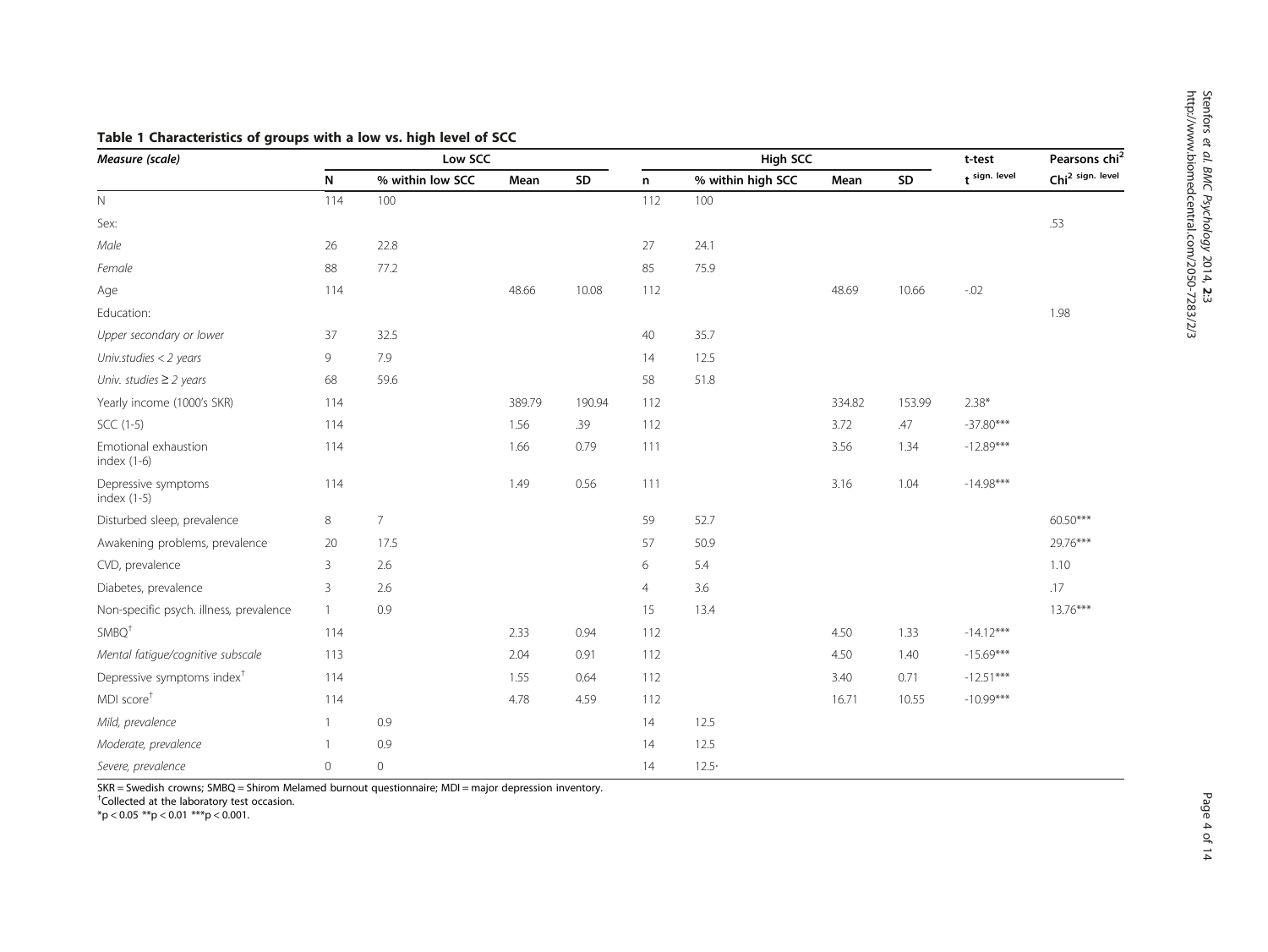knowledge. The task involved selecting the synonym of each target word from among five alternatives within 7 minutes. The performance score was the number of correctly identified synonyms.

Semantic Fluency: Two fluency tasks were administered in which the participants were instructed to generate aloud as many words as possible in 1 min. The first task was to produce words beginning with the letter A. The second task was to produce professions beginning with the letter B (Nilsson et al. [2004;](#page-13-0) Nilsson et al. [1997](#page-13-0)). While fluency tests tap semantic memory functioning, it should be pointed out that (especially letter-) fluency tasks also rely on executive processes and associated prefrontal cortical brain regions (e.g., Birn et al. [2010](#page-12-0)). This has been most evident in patients with severe/manifest prefrontal brain damage becoming severely impaired on fluency tasks. However, in the present study with participants that do not have any known brain damage, the fluency tests were used primarily as measures of semantic memory functioning.

The performance score for each fluency test was the number of correctly generated words.

#### Questionnaire measures from SLOSH 2010

Subjective cognitive complaints (SCC) were measured by four questions about difficulties during the past 3 months with concentration, memory, decision-making, and ability to think clearly (e.g. Have you had difficulties with remembering?) on a scale of 1-5/'Never'-'Always'. The scale was adopted from the Copenhagen Psychosocial Questionnaire (Kristensen et al. [2005\)](#page-12-0) originally from The Stress Profile questionnaire (Setterlind & Larsson [1995](#page-13-0)). An index was created from the mean score of the four questions. The case and control groups were defined based on this SCC index into a high SCC group having a SCC score ≥3.25, corresponding to the presence of at least one of the SCC 'always' or 'often' on average, and a low SCC group having a SCC score ≤2.0, corresponding to the presence of SCC 'seldom' or 'never' on average.

Chronic stress symptoms were measured by the Maslach Burnout Inventory General Survey, using the subscale of emotional exhaustion measured by 5 items (in the form of propositions, e.g. I feel completely worn out at the end of a working day) on a scale of 1-6/'A few times a year or less'-'Every day'. The subscale has proved to be the most robust and reliable (Schaufeli & Enzmann [1998](#page-13-0); Vingård et al. [2001\)](#page-13-0).

Depressive symptoms were measured by six items (e.g. How much have you been troubled by feeling blue?) on a scale of 1-5/Not at all-Very much, selected from the Hopkins Symptom Checklist depression subscale (SCL-90, Lipmann [1986](#page-13-0)). Mean scores were used (see Magnusson Hanson et al. [2009\)](#page-13-0).

Sleeping problems The established and validated measures Disturbed sleep index (DSI) reflecting lack of sleep continuity (e.g. How often have you been disturbed by repeated awakenings with difficulties going back to sleep?) and the Awakening index (AI) reflecting feelings of being insufficiently restored (e.g. How often have you been troubled by not feeling rested at wake-up?) during the past 3 months, were used. Dichotomised variables were used indicating the presence or absence of sleep disturbances and awakening problems, based on four and three items respectively (Åkerstedt et al. [2002](#page-12-0); Kecklund & Åkerstedt [1992](#page-12-0); Åkerstedt et al. [2008\)](#page-12-0).

Other potential confounders considered Age, gender, attained educational level ('upper secondary school or lower', 'undergraduate studies <2 years', 'undergraduate studies >2 years); yearly income from work; and the presence of cardiovascular disease, diabetes or (unspecific) psychiatric illness.

Indices based on mean scores of items on the respective scales were used, where applicable, and some scales were computed into dichotomous variables as indicated. High values on any measure indicate a high level of the construct, e.g. high level of depressive symptoms.

#### Data analysis

Differences in cognitive functioning domains between groups with a high versus low level of SCC were analysed using Analysis of Covariance (ANCOVA), adjusting for effects of age, gender, education and income by adding these as covariates in the analysis.

The dependent measures tested were performance scores for each of the semantic memory and episodic memory (delayed recall and recognition, as well asIFR during DA versus during FA).

The alpha level used to evaluate the significance of the statistical results was 0.05.

Since the significance tests were used to evaluate a set of a priori hypotheses, individual test results were not corrected for multiple significance testing.

Data analyses were performed using SPSS 19 software.

### Ethics statement

The study has been approved by the Regional Research Ethics Board in Stockholm (Dnr 2010/397-31).

All study participants have given their informed consent. Data were analysed anonymously.

## Results

Demographic characteristics and prevalence of other psychological symptoms and medical conditions in the groups with a high and a low level of SCC are presented in Table [1.](#page-3-0)

Means and standard deviations of the memory measures are presented in Table [2.](#page-5-0)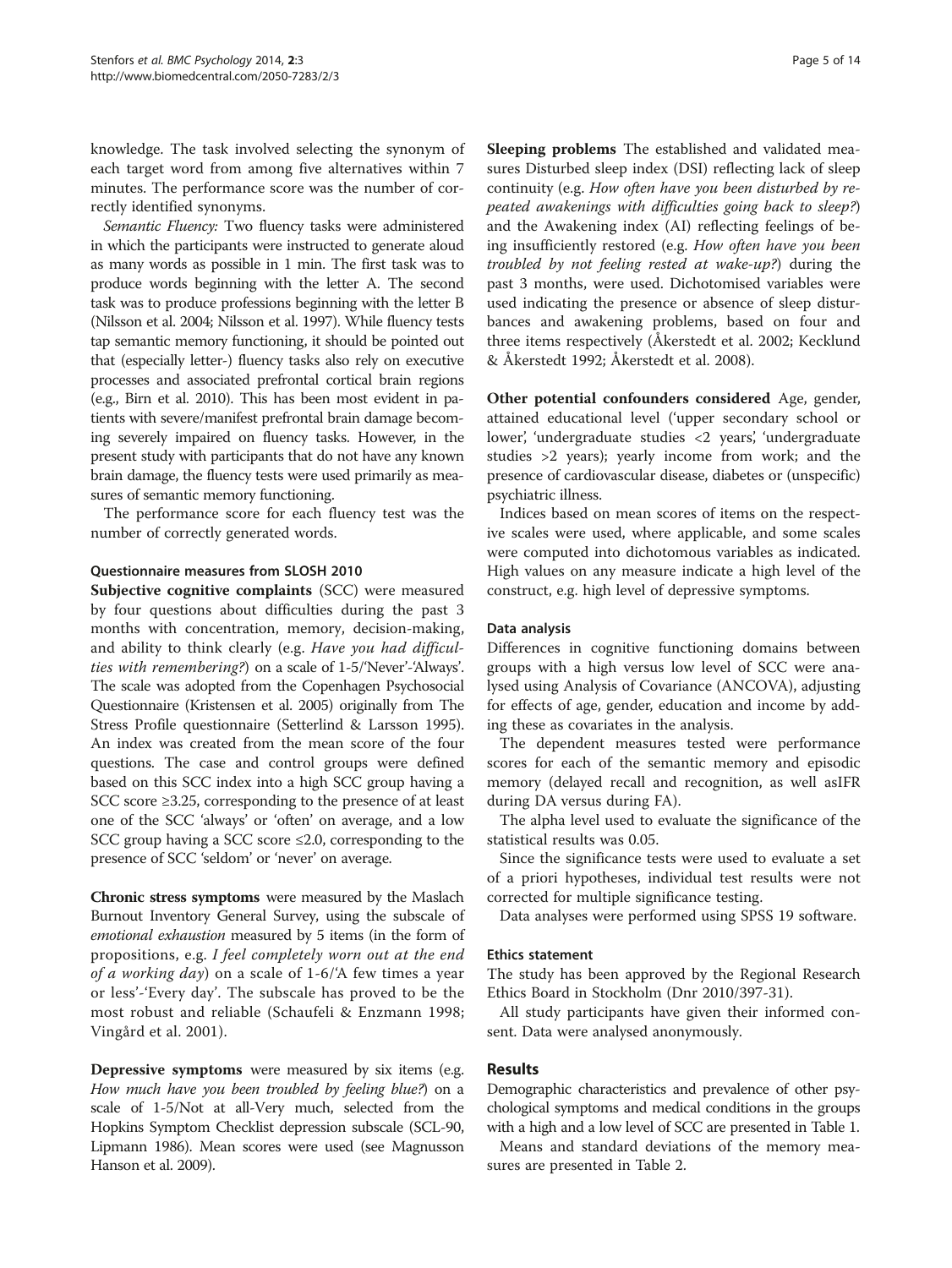| <b>Test scores</b>           |     | Low SCC |      | High SCC<br>Mean<br>n<br>107<br>23.93<br>14.18<br>110<br>110<br>5.59 |      |      |
|------------------------------|-----|---------|------|----------------------------------------------------------------------|------|------|
|                              | n   | Mean    | SD   |                                                                      |      | SD   |
| Vocabulary                   | 113 | 24.48   | 2.98 |                                                                      |      | 3.28 |
| Letter fluency               | 114 | 14.17   | 3.96 |                                                                      |      | 5.00 |
| Category fluency             | 114 | 6.04    | 2.36 |                                                                      |      | 2.49 |
| Face recognition             | 114 | 8.13    | 2.59 | 112                                                                  | 7.46 | 2.49 |
| Delayed free recall words    | 112 | 8.90    | 4.34 | 112                                                                  | 8.49 | 3.71 |
| IFR, FA                      | 114 | 5.78    | 1.70 | 111                                                                  | 5.65 | 1.70 |
| IFR, DA at encoding          | 114 | 4.11    | 1.27 | 111                                                                  | 3.62 | 1.34 |
| IFR, DA at recall            | 114 | 4.99    | 1.77 | 111                                                                  | 4.55 | 1.48 |
| IFR, DA at encoding + recall | 114 | 4.04    | 1.23 | 110                                                                  | 3.81 | 1.39 |

<span id="page-5-0"></span>Table 2 Descriptive statistics for test performance in groups with a low vs. high level of SCC

Separate ANCOVAs were conducted for the memory tests, using age, gender, education level and income as covariates in each analysis (Table 3).

No significant group differences were found on the semantic memory measures, nor on the episodic measures of delayed recall and recognition.

Thus, these results indicate that differences in cognitive complaints were not clearly related to semantic memory performance, nor to delayed recall or recognition of episodic memory content.

However, in the IFR test with either FA or DA conditions, the results were in line with the prediction that participants with high levels of SCC would be more vulnerable to memory deficits when they have to engage the executive functions more heavily to manage the distraction task that forces the division of their attention, than the participants with low levels of SCC (see Table 3).

Results from conducting one-way ANCOVAs for word recall during FA and DA conditions showed that memory performance between the two SCC groups did not differ in the FA condition, while the high SCC group performed significantly poorer in the condition with DA during encoding,  $F(1, 218) = 5.42$ ,  $p = 0.021$ . A trend was also found towards poorer performance in the high SCC group in the condition with DA during recall.

No group difference was seen in the most difficult condition with DA at both encoding and recall.

| Source           | Dependent measure            | SS.     | df           | ΜS    | F.   | p    | $\eta_{\rm p}^2$ |
|------------------|------------------------------|---------|--------------|-------|------|------|------------------|
| <b>SCC level</b> | Vocabulary                   | 5.54    |              | 5.54  | 0.60 | .439 | .003             |
| Error            | Vocabulary                   | 1973.66 | 214          | 9.22  |      |      |                  |
| SCC level        | Letter fluency               | 5.38    | 1            | 5.38  | 0.27 | .602 | .001             |
| Error            | Letter fluency               | 4308.85 | 218          | 19.77 |      |      |                  |
| SCC level        | Category fluency             | 12.03   | 1            | 12.03 | 2.03 | .156 | .009             |
| Error            | Category fluency             | 1293.25 | 218          | 5.93  |      |      |                  |
| SCC level        | Face recognition             | 13.15   |              | 13.15 | 2.27 | .133 | .010             |
| Error            | Face recognition             | 1272.85 | 220          | 5.79  |      |      |                  |
| SCC level        | Delayed recall of words      | 0.80    | 1            | 0.80  | 0.06 | .813 | .000             |
| Error            | Delayed recall of words      | 3121.58 | 218          | 14.32 |      |      |                  |
| SCC level        | IFR, FA                      | 0.06    |              | 0.06  | 0.02 | .878 | .000             |
|                  | IFR, DA at encoding          | 8.69    |              | 8.69  | 5.42 | .021 | .024             |
|                  | IFR, DA at recall            | 7.01    |              | 7.01  | 2.72 | .100 | .012             |
|                  | IFR, DA at encoding & recall | 1.63    | $\mathbf{1}$ | 1.63  | 0.98 | .323 | .004             |
| Error            | IFR, FA                      | 539.87  | 218          | 2.48  |      |      |                  |
|                  | IFR, DA at encoding          | 349.30  | 218          | 1.60  |      |      |                  |
|                  | IFR, DA at recall            | 561.74  | 218          | 2.58  |      |      |                  |
|                  | IFR, DA at encoding & recall | 360.88  | 218          | 1.66  |      |      |                  |

†Including age, gender, education & income as covariates. SS = sum of squares MS = mean square  $\eta_{\rm p}^2$  = partial eta squared.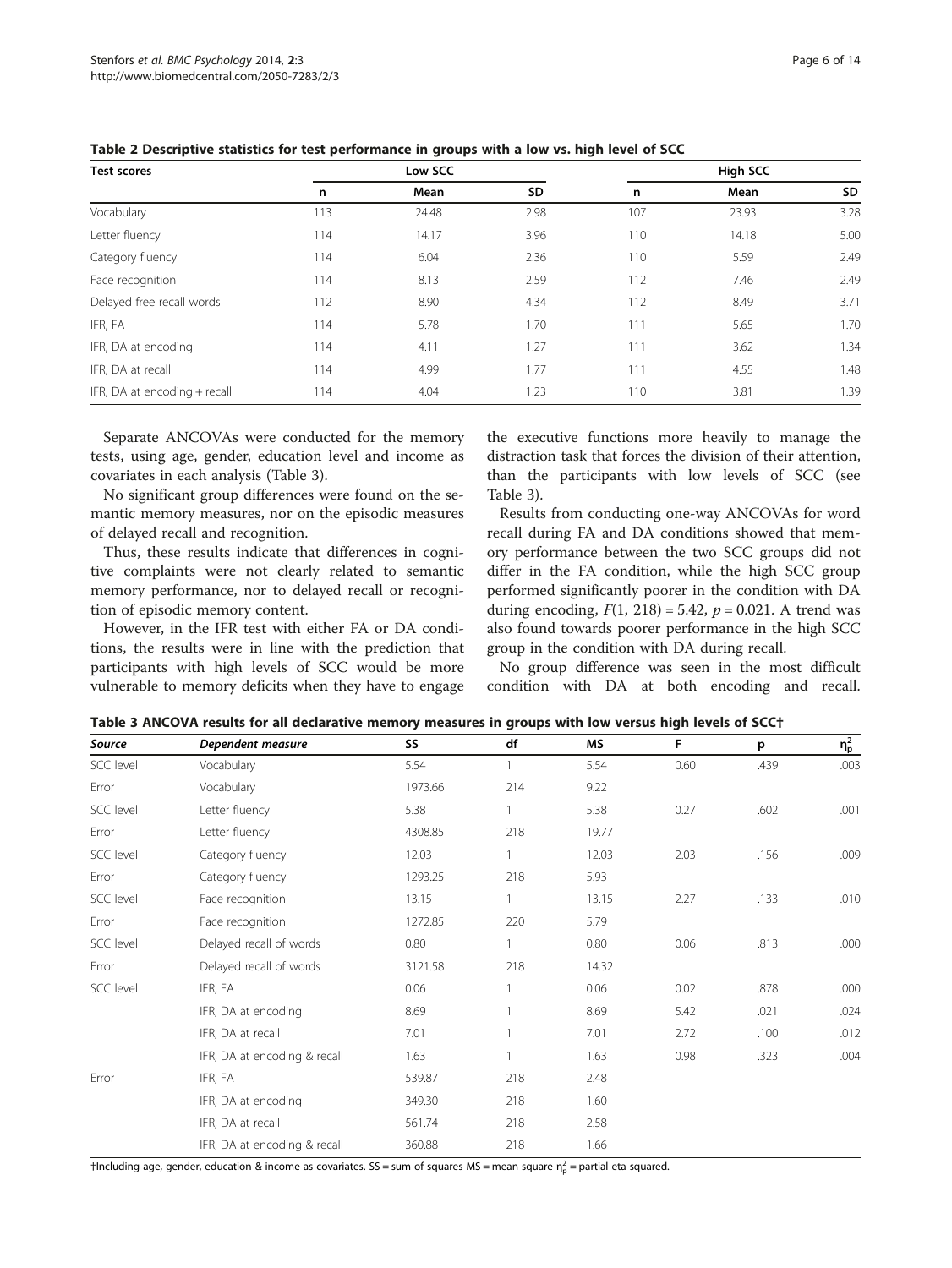| Source           | Dependent measure            | SS.     | df           | <b>MS</b> | F    | p     | $\eta_{\rm p}^2$ |
|------------------|------------------------------|---------|--------------|-----------|------|-------|------------------|
| SCC level        | Vocabulary                   | 14.81   |              | 14.81     | 1.57 | 0.211 | 0.01             |
| Error            | Vocabulary                   | 1875.52 | 199          | 9.43      |      |       |                  |
| <b>SCC level</b> | Letter fluency               | 9.86    | 1            | 9.86      | 0.49 | 0.485 | 0.00             |
| Error            | Letter fluency               | 4086.50 | 203          | 20.13     |      |       |                  |
| SCC level        | Category fluency             | 13.13   | 1            | 13.13     | 2.36 | 0.126 | 0.01             |
| Error            | Category fluency             | 1131.82 | 203          | 5.58      |      |       |                  |
| SCC level        | Face recognition             | 13.51   | $\mathbf{1}$ | 13.51     | 2.34 | 0.127 | 0.01             |
| Error            | Face recognition             | 1176.25 | 204          | 5.77      |      |       |                  |
| <b>SCC level</b> | Delayed recall of words      | 0.57    | 1            | 0.57      | 0.04 | 0.843 | 0.00             |
| Error            | Delayed recall of words      | 2931.16 | 202          | 14.51     |      |       |                  |
| SCC level        | IFR, FA                      | 0.03    |              | 0.03      | 0.01 | 0.907 | 0.00             |
| SCC level        | IFR, DA at encoding          | 6.68    |              | 6.68      | 4.14 | 0.043 | 0.02             |
| SCC level        | IFR, DA at recall            | 10.07   |              | 10.07     | 3.95 | 0.048 | 0.02             |
| SCC level        | IFR, DA at encoding & recall | 1.86    | 1            | 1.86      | 1.19 | 0.276 | 0.01             |
| Error            | IFR, FA                      | 488.24  | 203          | 2.41      |      |       |                  |
| Error            | IFR, DA at encoding          | 327.53  | 203          | 1.61      |      |       |                  |
| Error            | IFR, DA at recall            | 517.70  | 203          | 2.55      |      |       |                  |
| Error            | IFR, DA at encoding & recall | 317.48  | 203          | 1.56      |      |       |                  |

Table 4 ANCOVA results of differences in the cognitive test measures between groups with high versus low levels of SCC excluding individuals reporting an unspecified psychiatric illness†

†Including age, gender, education & income as covariates. SS = sum of squares MS = mean square  $\eta_{\sf p}^2$  = partial eta squared.

Performance deteriorated heavily in both groups in this condition, suggesting floor effects in this condition.

As can be seen in Table [1,](#page-3-0) a number of participants reported having an unspecified psychiatric illness (15 in the high SCC group and 1 in the low SCC group). As this could be affecting both cognitive functioning negatively, as well as self-perceptions of cognitive functioning (with either relatively more SCC or less SCC due to potentially poorer ability to assess own functioning level), the above analyses were also after excluding these participants from the study sample.

The results from these analyses for all of the test measures are shown in Table 4. Similar to the results in the first set of analyses, no group differences were seen in semantic measures or delayed episodic recall or recognition. Again, the high SCC group showed significantly poorer performance in IFR during DA at encoding,  $F(1, \theta)$  $203$  = 4.14,  $p = 0.043$ , as well as in the condition with DA at recall,  $F(1, 203) = 3.95$ ,  $p = 0.048$ .

As can be seen in Table [1](#page-3-0), participants with high levels of SCC also showed more chronic stress/exhaustion symptoms, depressive symptoms and sleeping problems than those participants with low levels of SCC, as expected. Thus, separate one-way ANCOVAs adding one of the covariates at a time, comparing the SCC groups on memory performance during DA, were also conducted. Adjusting for all or either of symptoms of depression, chronic stress and sleeping problems reduced the significant effect that SCC group has on IFR performance during the DA conditions to non-significance. Results after controlling for all of these factors are shown in Table [5.](#page-7-0)

For complete ANCOVA tables for each test measure, after excluding participants with reported unspecified psychiatric illness, see Tables [6, 7,](#page-8-0) [8, 9, 10](#page-9-0), [11](#page-10-0).

#### **Discussion**

In this study the relationship between SCC and objective cognitive functioning in declarative semantic memory, episodic memory, as well as episodic mnemonic ability under conditions of DA- that involve a higher load on executive functioning- were tested in a sample of the general working population.

A trend toward poorer episodic memory performance on tasks of delayed verbal recall and non-verbal recognition was found among individuals with high levels of SCC, compared to controls with low levels of SCC whom were matched to the cases on age, gender, education and geographical area.

It was found that memory performance in IFR under DA conditions was significantly poorer among individuals experiencing high levels of SCC compared to the controls with low levels of SCC whom were matched to the cases on age, gender, education and geographical area. No differences were found in semantic memory measures between the two SCC groups, suggesting that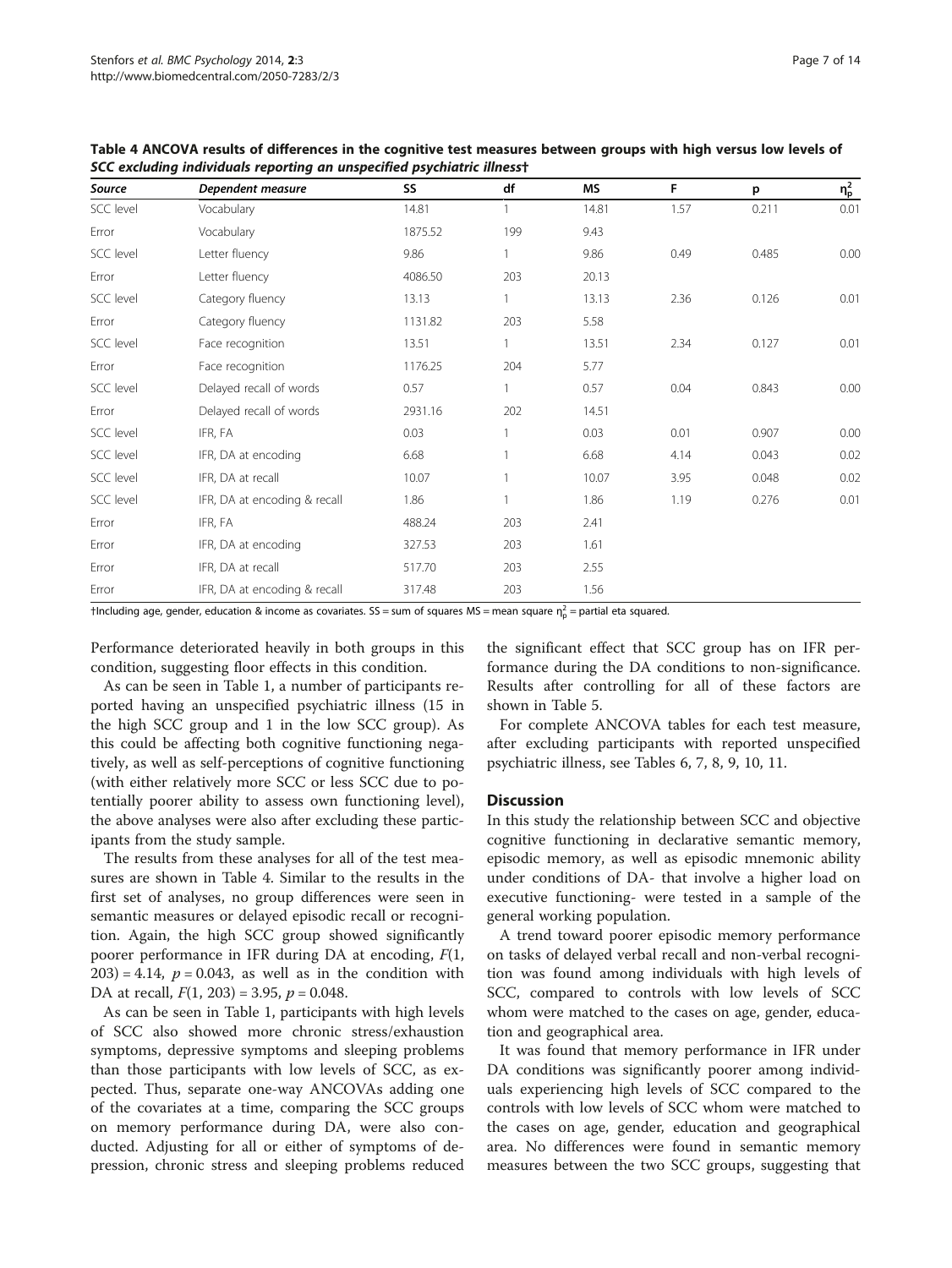<span id="page-7-0"></span>Table 5 Results for immediate free recall of words (IFR) during focused (FA) versus divided attention (DA), excluding individuals reporting an unspecified psychiatric illness, controlling for symptoms of exhaustion, depression and sleeping problems

| Source              | Dependent measure            | SS                  | df           | MS    | F     | p    | $n_p^2$ |
|---------------------|------------------------------|---------------------|--------------|-------|-------|------|---------|
| Corrected model     | IFR, FA                      | 120.20 <sup>a</sup> | 9            | 13.36 | 5.44  | 0.00 | 0.20    |
|                     | IFR, DA at encoding          | 41.91 <sup>b</sup>  | 9            | 4.66  | 2.89  | 0.00 | 0.12    |
|                     | IFR, DA at recall            | $53.85^{\circ}$     | 9            | 5.98  | 2.33  | 0.02 | 0.10    |
|                     | IFR, DA at encoding & recall | 29.50 <sup>d</sup>  | 9            | 3.28  | 2.17  | 0.03 | 0.09    |
| Intercept           | IFR, FA                      | 63.26               | 1            | 63.26 | 25.76 | 0.00 | 0.12    |
|                     | IFR, DA at encoding          | 86.39               | 1            | 86.39 | 53.56 | 0.00 | 0.22    |
|                     | IFR, DA at recall            | 92.92               | 1            | 92.92 | 36.20 | 0.00 | 0.16    |
|                     | IFR, DA at encoding & recall | 55.27               | 1            | 55.27 | 36.55 | 0.00 | 0.16    |
| SCC level           | IFR, FA                      | 0.01                | 1            | 0.01  | 0.00  | 0.95 | 0.00    |
|                     | IFR, DA at encoding          | 0.22                | 1            | 0.22  | 0.13  | 0.71 | 0.00    |
|                     | IFR, DA at recall            | 1.88                | 1            | 1.88  | 0.73  | 0.39 | 0.00    |
|                     | IFR, DA at encoding & recall | 0.01                | 1            | 0.01  | 0.01  | 0.93 | 0.00    |
| Gender              | IFR, FA                      | 34.02               | 1            | 34.02 | 13.85 | 0.00 | 0.07    |
|                     | IFR, DA at encoding          | 0.01                | 1            | 0.01  | 0.01  | 0.94 | 0.00    |
|                     | IFR, DA at recall            | 0.15                | 1            | 0.15  | 0.06  | 0.81 | 0.00    |
|                     | IFR, DA at encoding & recall | 4.07                | 1            | 4.07  | 2.69  | 0.10 | 0.01    |
| Age                 | IFR, FA                      | 35.31               | 1            | 35.31 | 14.38 | 0.00 | 0.07    |
|                     | IFR, DA at encoding          | 19.93               | 1            | 19.93 | 12.36 | 0.00 | 0.06    |
|                     | IFR, DA at recall            | 15.62               | 1            | 15.62 | 6.09  | 0.01 | 0.03    |
|                     | IFR, DA at encoding & recall | 8.47                | 1            | 8.47  | 5.60  | 0.02 | 0.03    |
| Educational level   | IFR, FA                      | 7.78                | 1            | 7.78  | 3.17  | 0.08 | 0.02    |
|                     | IFR, DA at encoding          | 0.63                | 1            | 0.63  | 0.39  | 0.53 | 0.00    |
|                     | IFR, DA at recall            | 0.84                | 1            | 0.84  | 0.33  | 0.57 | 0.00    |
|                     | IFR, DA at encoding & recall | 0.26                | 1            | 0.26  | 0.17  | 0.68 | 0.00    |
| Yearly income       | IFR, FA                      | 33.71               | 1            | 33.71 | 13.72 | 0.00 | 0.07    |
|                     | IFR, DA at encoding          | 7.34                | 1            | 7.34  | 4.55  | 0.03 | 0.02    |
|                     | IFR, DA at recall            | 6.43                | 1            | 6.43  | 2.51  | 0.11 | 0.01    |
|                     | IFR, DA at encoding & recall | 3.25                | 1            | 3.25  | 2.15  | 0.14 | 0.01    |
| Exaustion           | IFR, FA                      | 2.98                | 1            | 2.98  | 1.21  | 0.27 | 0.01    |
|                     | IFR, DA at encoding          | 0.13                | 1            | 0.13  | 0.08  | 0.78 | 0.00    |
|                     | IFR, DA at recall            | 1.11                | 1            | 1.11  | 0.43  | 0.51 | 0.00    |
|                     | IFR, DA at encoding & recall | 1.45                | $\mathbf{1}$ | 1.45  | 0.96  | 0.33 | 0.00    |
| Depressive symptoms | IFR, FA                      | 1.87                | 1            | 1.87  | 0.76  | 0.38 | 0.00    |
|                     | IFR, DA at encoding          | 2.30                | 1            | 2.30  | 1.42  | 0.23 | 0.01    |
|                     | IFR, DA at recall            | 1.38                | 1            | 1.38  | 0.54  | 0.46 | 0.00    |
|                     | IFR, DA at encoding & recall | 1.46                | 1            | 1.46  | 0.97  | 0.33 | 0.01    |
| Disturbed sleep     | IFR, FA                      | 2.08                | 1            | 2.08  | 0.85  | 0.36 | 0.00    |
|                     | IFR, DA at encoding          | 0.70                | 1            | 0.70  | 0.43  | 0.51 | 0.00    |
|                     | IFR, DA at recall            | 10.23               | 1            | 10.23 | 3.99  | 0.05 | 0.02    |
|                     | IFR, DA at encoding & recall | 7.78                |              | 7.78  | 5.15  | 0.02 | 0.03    |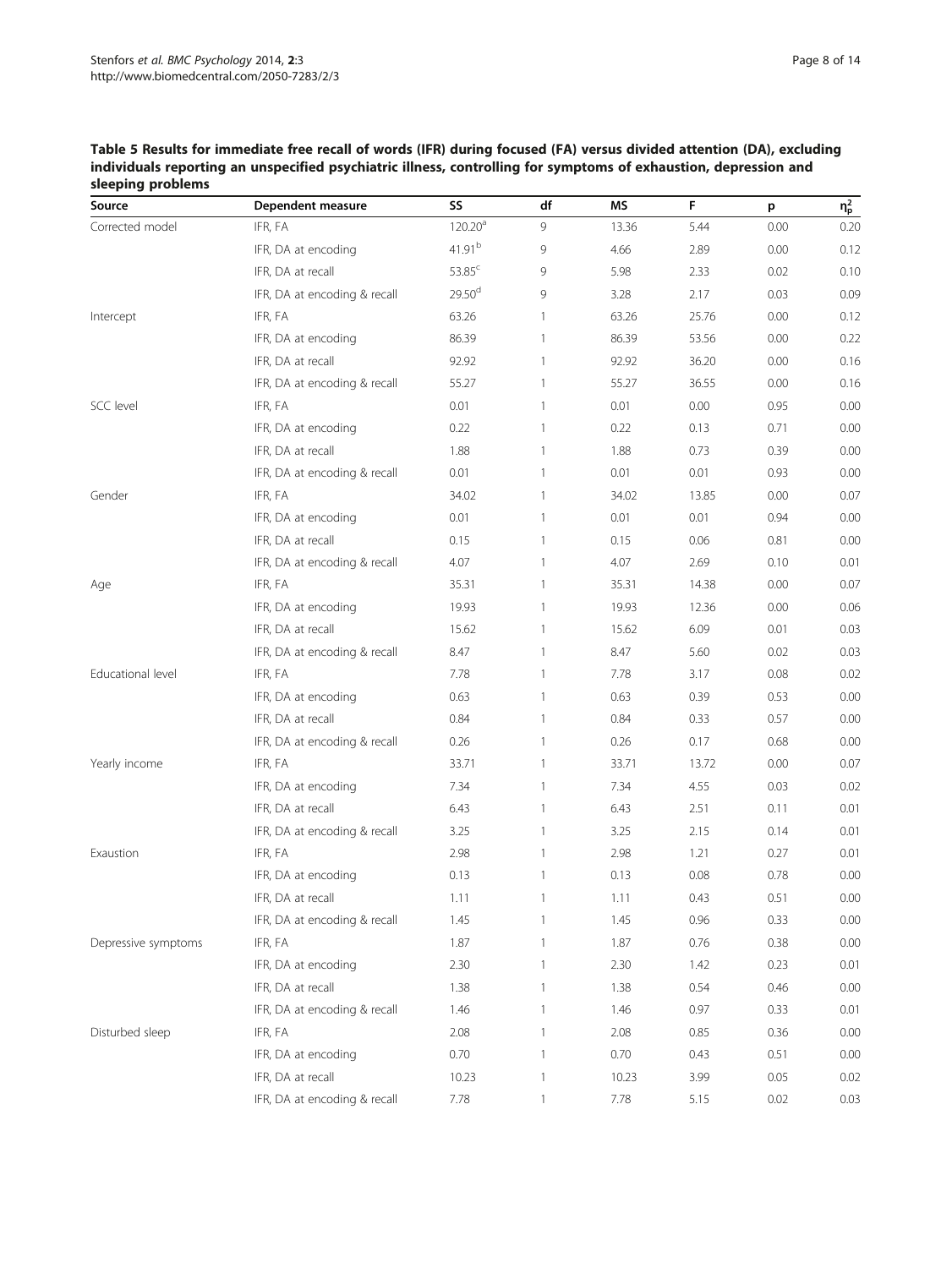| $\frac{1}{2}$      |                              |         |     |      |      |      |      |
|--------------------|------------------------------|---------|-----|------|------|------|------|
| Awakening problems | IFR, FA                      | 3.36    |     | 3.36 | 1.37 | 0.24 | 0.01 |
|                    | IFR, DA at encoding          | 1.99    |     | 1.99 | 1.23 | 0.27 | 0.01 |
|                    | IFR, DA at recall            | 9.42    |     | 9.42 | 3.67 | 0.06 | 0.02 |
|                    | IFR, DA at encoding & recall | 4.77    |     | 4.77 | 3.16 | 0.08 | 0.02 |
| Error              | IFR, FA                      | 471.57  | 192 | 2.46 |      |      |      |
|                    | IFR, DA at encoding          | 309.66  | 192 | 1.61 |      |      |      |
|                    | IFR, DA at recall            | 492.75  | 192 | 2.57 |      |      |      |
|                    | IFR, DA at encoding & recall | 290.33  | 192 | 1.51 |      |      |      |
| Total              | IFR, FA                      | 7173.00 | 202 |      |      |      |      |
|                    | IFR, DA at encoding          | 3449.00 | 202 |      |      |      |      |
|                    | IFR, DA at recall            | 5128.00 | 202 |      |      |      |      |
|                    | IFR, DA at encoding & recall | 3504.00 | 202 |      |      |      |      |
| Corrected total    | IFR, FA                      | 591.77  | 201 |      |      |      |      |
|                    | IFR, DA at encoding          | 351.57  | 201 |      |      |      |      |
|                    | IFR, DA at recall            | 546.59  | 201 |      |      |      |      |
|                    | IFR, DA at encoding & recall | 319.82  | 201 |      |      |      |      |

<span id="page-8-0"></span>Table 5 Results for immediate free recall of words (IFR) during focused (FA) versus divided attention (DA), excluding individuals reporting an unspecified psychiatric illness, controlling for symptoms of exhaustion, depression and sleeping problems (Continued)

<sup>a</sup>R Squared = ,203 (Adjusted R Squared = ,166).

 ${}^{b}R$  Squared = .119 (Adjusted R Squared = .078).

 ${}^{\text{c}}$ R Squared = .099 (Adjusted R Squared = .056).  ${}^{d}$ R Squared = .092 (Adjusted R Squared = .050).

 $SS = sum of squares$ .

 $MS$  = mean squares.

 $\eta_{\rm p}^2$  = partial eta squared.

the matching on educational level was effective. Importantly, this is also an indicator that the groups did not differ in "premorbid" general intellectual ability (in the event of acquired cognitive deficits), since verbal crystallized intellectual ability is generally robust to cognitive decline and is highly correlated with premorbid general intellectual ability (Kaufman & Horn [1996;](#page-12-0) Salthouse & JINS [2010](#page-13-0)).

However, there were no group differences in episodic memory performance on tasks of delayed verbal recall and delayed non-verbal recognition, contrary to our prediction.

Table 6 Results for vocabulary, excluding individuals reporting an unspecified psychiatric illness

| Source                   | SS        | df  | <b>MS</b> | F      | p     | $n_p^2$ |
|--------------------------|-----------|-----|-----------|--------|-------|---------|
| Corrected model          | 191.43a   | 5   | 38.29     | 4.06   | 0.002 | 0.09    |
| Intercept                | 1460.31   | 1   | 1460.31   | 154.95 | 0     | 0.44    |
| <b>SCC</b> level         | 14.81     | 1   | 14.81     | 1.57   | 0.211 | 0.01    |
| Gender                   | 4.01      | 1   | 4.01      | 0.43   | 0.515 | 0.00    |
| Age                      | 35.44     | 1   | 35.44     | 3.76   | 0.054 | 0.02    |
| <b>Educational level</b> | 22.73     | 1   | 22.73     | 2.41   | 0.122 | 0.01    |
| Yearly income            | 65.79     | 1   | 65.79     | 6.98   | 0.009 | 0.03    |
| Error                    | 1875.52   | 199 | 9.43      |        |       |         |
| Total                    | 121978.00 | 205 |           |        |       |         |
| Corrected total          | 2066.96   | 204 |           |        |       |         |

Complete ANCOVA table.

a R Squared = ,093 (Adjusted R Squared = ,070).

SS = sum of squares.

MS = mean squares.

 $\eta_{\rm p}^2$  = partial eta squared.

## Table 7 Results for letter fluency, excluding individuals reporting an unspecified psychiatric illness

| Source                   | SS       | df  | MS     | F     | p     | $\eta_{\rm p}^2$ |
|--------------------------|----------|-----|--------|-------|-------|------------------|
| Corrected model          | 138.95a  | 5   | 27.79  | 1.38  | 0.233 | 0.03             |
| Intercept                | 464.14   | 1   | 464.14 | 23.06 | 0     | 0.10             |
| <b>SCC</b> level         | 9.86     | 1   | 9.86   | 0.49  | 0.485 | 0.00             |
| Gender                   | 30.47    | 1   | 30.47  | 1.51  | 0.22  | 0.01             |
| Age                      | 0.25     | 1   | 0.25   | 0.01  | 0.911 | 0.00             |
| <b>Educational level</b> | 10.26    | 1   | 10.26  | 0.51  | 0.476 | 0.00             |
| Yearly income            | 96.01    | 1   | 96.01  | 4.77  | 0.03  | 0.02             |
| Error                    | 4086.50  | 203 | 20.13  |       |       |                  |
| Total                    | 46801.00 | 209 |        |       |       |                  |
| Corrected total          | 4225.46  | 208 |        |       |       |                  |

Complete ANCOVA table.

a R Squared = ,033 (Adjusted R Squared = ,009).

SS = sum of squares.

MS = mean squares.

 $\eta_{\rm p}^2$  = partial eta squared.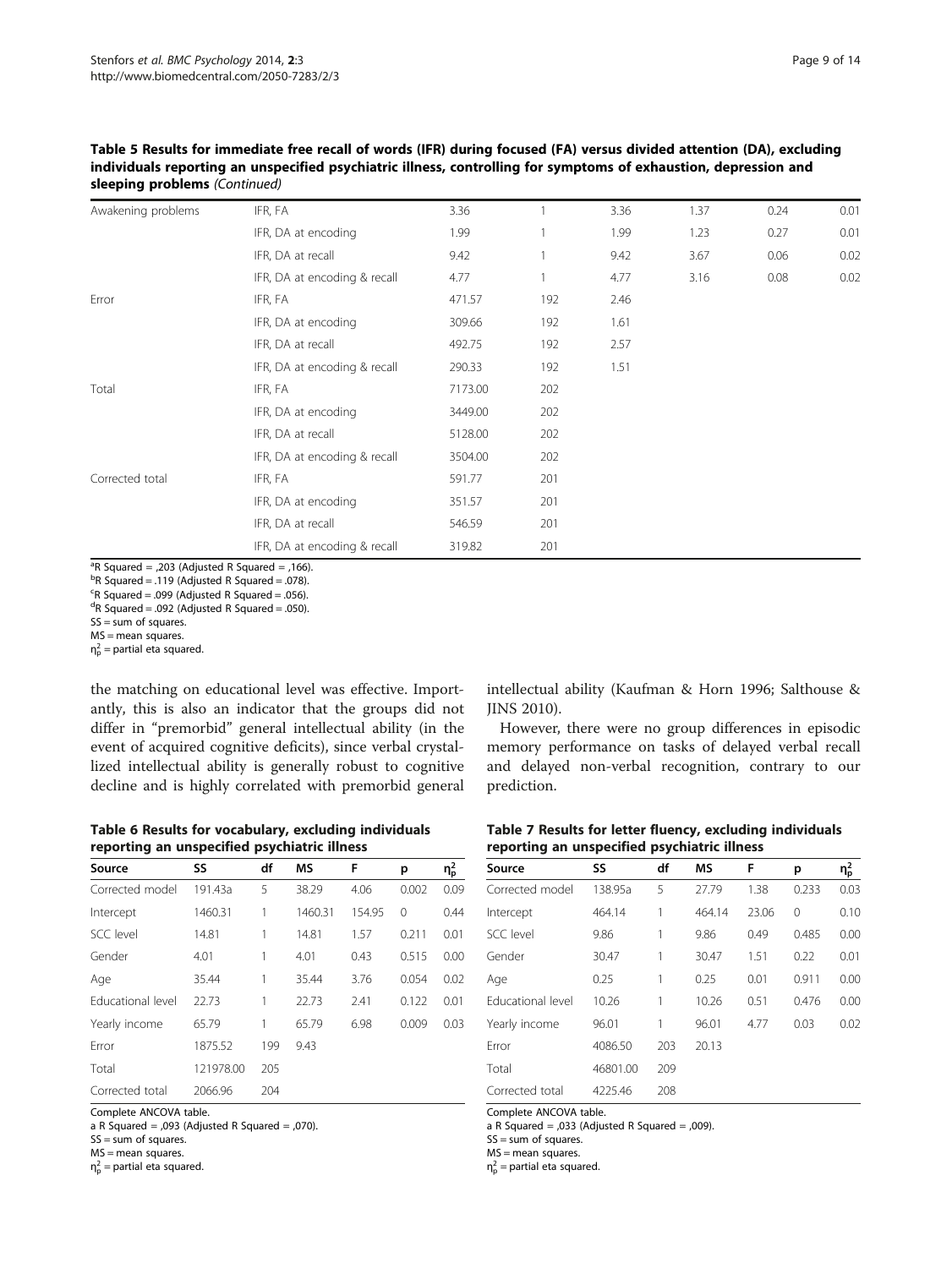<span id="page-9-0"></span>Table 8 Results for category fluency, excluding individuals reporting an unspecified psychiatric illness

| Source                   | SS      | df  | ΜS    | F     | p     | $\eta_{\rm p}^2$ |
|--------------------------|---------|-----|-------|-------|-------|------------------|
| Corrected model          | 21.74a  | 5   | 4.35  | 0.78  | 0.565 | 0.02             |
| Intercept                | 95.50   | 1   | 95.50 | 17.13 | 0     | 0.08             |
| SCC level                | 13.13   | 1   | 13.13 | 2.36  | 0.126 | 0.01             |
| Gender                   | 0.77    | 1   | 0.77  | 0.14  | 0.711 | 0.00             |
| Age                      | 6.48    | 1   | 6.48  | 1.16  | 0.282 | 0.01             |
| <b>Educational level</b> | 0.29    | 1   | 0.29  | 0.05  | 0.82  | 0.00             |
| Yearly income            | 4.00    | 1   | 4.00  | 0.72  | 0.398 | 0.00             |
| Frror                    | 1131.82 | 203 | 5.58  |       |       |                  |
| Total                    | 8182.00 | 209 |       |       |       |                  |
| Corrected total          | 1153.56 | 208 |       |       |       |                  |

Complete ANCOVA table.

a R Squared =  $,019$  (Adjusted R Squared =  $-0.005$ ).

 $SS = sum of squares$ .

 $MS =$  mean squares.

 $\eta_{\rm p}^2$  = partial eta squared.

Thus, the results in this study suggest that high levels of SCC are primarily associated with poorer executive cognitive ability in the general population of working adults.

These results are compatible with more recent study findings of SCC among non-elderly adults being related to poorer executive cognitive functioning (de Leon JM et al. [2010\)](#page-12-0).

Executive functioning and related brain regions also appear to be particularly sensitive to impairments from stress-signalling in acute and chronic stress (e.g., Liston et al. [2009;](#page-13-0) Sandström et al. [2012](#page-13-0); Arnsten [2009;](#page-12-0) Karlson et al. [2012\)](#page-12-0), depressive symptoms (Murrough et al. [2011](#page-13-0))

Table 9 Results for face recognition (d′ scores), excluding individuals reporting an unspecified psychiatric illness

| Source            | SS       | df  | <b>MS</b> | F     | p           | $\eta_{\rm p}^2$ |
|-------------------|----------|-----|-----------|-------|-------------|------------------|
| Corrected model   | 187.35a  | 5   | 37.47     | 6.50  | $\mathbf 0$ | 0.14             |
| Intercept         | 227.47   | 1   | 227.47    | 39.45 | $\Omega$    | 0.16             |
| <b>SCC</b> level  | 13.51    | 1   | 13.51     | 2.34  | 0.127       | 0.01             |
| Gender            | 35.58    | 1   | 35.58     | 6.17  | 0.014       | 0.03             |
| Age               | 82.84    | 1   | 82.84     | 14.37 | $\Omega$    | 0.07             |
| Educational level | 16.05    | 1   | 16.05     | 2.78  | 0.097       | 0.01             |
| Yearly income     | 29.07    | 1   | 29.07     | 5.04  | 0.026       | 0.02             |
| Error             | 1176.25  | 204 | 5.77      |       |             |                  |
| Total             | 14140.00 | 210 |           |       |             |                  |
| Corrected total   | 1363.60  | 209 |           |       |             |                  |
|                   |          |     |           |       |             |                  |

Complete ANCOVA table.

a R Squared = ,137 (Adjusted R Squared = ,116).

 $SS = sum of squares$ .

MS = mean squares.

 $\eta_{\rm p}^2$  = partial eta squared.

Table 10 Results for delayed recall of words, excluding individuals reporting an unspecified psychiatric illness

| Source                   | SS       | df  | MS     | F     | p        | $n_p^2$ |
|--------------------------|----------|-----|--------|-------|----------|---------|
| Corrected model          | 481.53a  | 5   | 96.31  | 6.64  | 0        | 0.14    |
| Intercept                | 287.87   |     | 287.87 | 19.84 | 0        | 0.09    |
| SCC level                | 0.57     | 1   | 0.57   | 0.04  | 0.843    | 0.00    |
| Gender                   | 110.44   |     | 110.44 | 7.61  | 0.006    | 0.04    |
| Age                      | 246.24   |     | 246.24 | 16.97 | $\Omega$ | 0.08    |
| <b>Educational level</b> | 52.93    |     | 52.93  | 3.65  | 0.058    | 0.02    |
| Yearly income            | 47.64    |     | 47.64  | 3.28  | 0.071    | 0.02    |
| Frror                    | 2931.16  | 202 | 14.51  |       |          |         |
| Total                    | 19198.00 | 208 |        |       |          |         |
| Corrected total          | 3412.69  | 207 |        |       |          |         |

Complete ANCOVA table.

a R Squared = .141 (Adjusted R Squared = .120).

 $SS = sum of squares.$ 

 $MS =$  mean squares.

 $\eta_{\rm p}^2$  = partial eta squared.

and sleeping problems (Walker [2009](#page-13-0)), which are all common among non-elderly adults.

In the present study too, SCC are highly co-occurring with exhaustion symptoms, depressive symptoms and sleeping problems, which could statistically explain some of the relationship between SCC and executive functioning in the present study. Specifically, adjusting for depressive symptoms or sleeping problems alone reduced the effect of SCC on memory performance during DA to non-significance. Adjusting for exhaustion symptoms also reduced the effect of SCC, but to the least extent.

The overlap between SCC and these other types of symptoms was expected and these symptoms may also have a common or overlapping underlying aetiology, even if individual differences in vulnerabilities can make people more or less prone to the different types of problems.

It is possible that a stronger relation between SCC and episodic memory functioning seen in another population study including younger adults (Podewils et al. [2003](#page-13-0)) would be found had the cases with high levels of SCC in the present study been more severely affected by their SCC (see also de Leon JM et al. [2010](#page-12-0)). The present study only included those healthy enough to be in gainful employment.

However, a relation between SCC and cognitive functioning has not always been observed and may be due to several factors already mentioned concerning design.

Some have also suggested that subjective SCC may be accurate perceptions of underlying degenerative processes. Recently, various neuroimaging studies on elderly participants have found SCC (even without manifest cognitive impairments) to be related to altered neuronal/ brain functioning that may be non-pathological or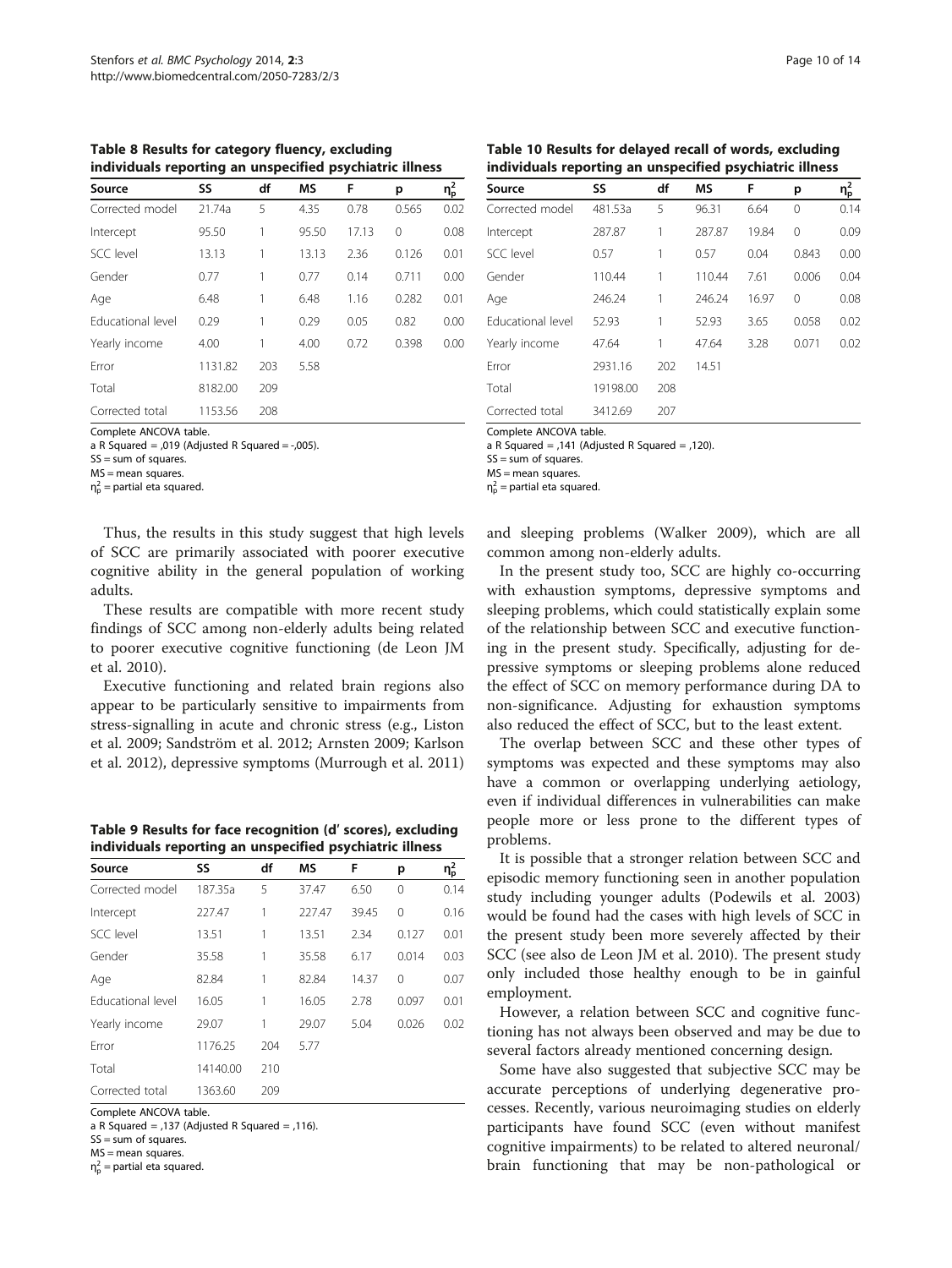<span id="page-10-0"></span>Table 11 ANCOVA results of group differences in immediate free recall (IFR) during focused attention (FA) vs. divided attention (DA) conditions, excluding individuals reporting an unspecified psychiatric illness

| Source            | Dependent measure            | SS                 | df           | ΜS     | F     | p    | $n_p^2$ |
|-------------------|------------------------------|--------------------|--------------|--------|-------|------|---------|
| Corrected model   | IFR. FA                      | $114.55^a$         | 5            | 22.91  | 9.53  | 0.00 | 0.19    |
|                   | IFR. DA at encoding          | 34.92 <sup>b</sup> | 5            | 6.98   | 4.33  | 0.00 | 0.10    |
|                   | IFR. DA at recall            | $40.34^c$          | 5            | 8.07   | 3.16  | 0.01 | 0.07    |
|                   | IFR. DA at encoding & recall | $18.94^d$          | 5            | 3.79   | 2.42  | 0.04 | 0.06    |
| Intercept         | IFR. FA                      | 80.51              | $\mathbf{1}$ | 80.51  | 33.48 | 0.00 | 0.14    |
|                   | IFR. DA at encoding          | 85.74              | 1            | 85.74  | 53.14 | 0.00 | 0.21    |
|                   | IFR. DA at recall            | 114.08             | 1            | 114.08 | 44.73 | 0.00 | 0.18    |
|                   | IFR. DA at encoding & recall | 68.83              | 1            | 68.83  | 44.01 | 0.00 | 0.18    |
| SCC level         | IFR. FA                      | 0.03               | 1            | 0.03   | 0.01  | 0.91 | 0.00    |
|                   | IFR. DA at encoding          | 6.68               | 1            | 6.68   | 4.14  | 0.04 | 0.02    |
|                   | IFR. DA at recall            | 10.07              | 1            | 10.07  | 3.95  | 0.05 | 0.02    |
|                   | IFR. DA at encoding & recall | 1.86               | 1            | 1.86   | 1.19  | 0.28 | 0.01    |
| Gender            | IFR. FA                      | 35.64              | 1            | 35.64  | 14.82 | 0.00 | 0.07    |
|                   | IFR. DA at encoding          | 0.01               | 1            | 0.01   | 0.00  | 0.95 | 0.00    |
|                   | IFR. DA at recall            | 0.31               | $\mathbf{1}$ | 0.31   | 0.12  | 0.73 | 0.00    |
|                   | IFR. DA at encoding & recall | 4.23               | 1            | 4.23   | 2.71  | 0.10 | 0.01    |
| Age               | IFR. FA                      | 36.82              | 1            | 36.82  | 15.31 | 0.00 | 0.07    |
|                   | IFR. DA at encoding          | 17.05              | 1            | 17.05  | 10.57 | 0.00 | 0.05    |
|                   | IFR. DA at recall            | 18.47              | $\mathbf{1}$ | 18.47  | 7.24  | 0.01 | 0.03    |
|                   | IFR. DA at encoding & recall | 9.93               | 1            | 9.93   | 6.35  | 0.01 | 0.03    |
| Educational level | IFR. FA                      | 11.04              | 1            | 11.04  | 4.59  | 0.03 | 0.02    |
|                   | IFR. DA at encoding          | 2.26               | 1            | 2.26   | 1.40  | 0.24 | 0.01    |
|                   | IFR. DA at recall            | 1.94               | 1            | 1.94   | 0.76  | 0.38 | 0.00    |
|                   | IFR. DA at encoding & recall | 0.28               | 1            | 0.28   | 0.18  | 0.67 | 0.00    |
| Yearly income     | IFR. FA                      | 33.92              | 1            | 33.92  | 14.10 | 0.00 | 0.07    |
|                   | IFR. DA at encoding          | 6.67               | 1            | 6.67   | 4.14  | 0.04 | 0.02    |
|                   | IFR. DA at recall            | 6.77               | 1            | 6.77   | 2.66  | 0.11 | 0.01    |
|                   | IFR. DA at encoding & recall | 4.34               | $\mathbf{1}$ | 4.34   | 2.78  | 0.10 | 0.01    |
| Error             | IFR. FA                      | 488.24             | 203          | 2.41   |       |      |         |
|                   | IFR. DA at encoding          | 327.53             | 203          | 1.61   |       |      |         |
|                   | IFR. DA at recall            | 517.70             | 203          | 2.55   |       |      |         |
|                   | IFR. DA at encoding & recall | 317.48             | 203          | 1.56   |       |      |         |
| Total             | IFR. FA                      | 7367.00            | 209          |        |       |      |         |
|                   | IFR. DA at encoding          | 3564.00            | 209          |        |       |      |         |
|                   | IFR. DA at recall            | 5257.00            | 209          |        |       |      |         |
|                   | IFR. DA at encoding & recall | 3593.00            | 209          |        |       |      |         |
| Corrected total   | IFR. FA                      | 602.79             | 208          |        |       |      |         |
|                   | IFR. DA at encoding          | 362.45             | 208          |        |       |      |         |
|                   | IFR. DA at recall            | 558.05             | 208          |        |       |      |         |
|                   | IFR. DA at encoding & recall | 336.42             | 208          |        |       |      |         |

<sup>a</sup>R Squared = ,190 (Adjusted R Squared = ,170).<br><sup>b</sup>R Squared = ,096 (Adjusted R Squared = ,074).

<sup>c</sup>R Squared = ,072 (Adjusted R Squared = ,049).<br><sup>d</sup>R Squared = ,056 (Adjusted R Squared = ,033).

 $SS = sum of squares.$ 

MS = mean squares.

 $\eta_{\rm p}^2$  = partial eta squared.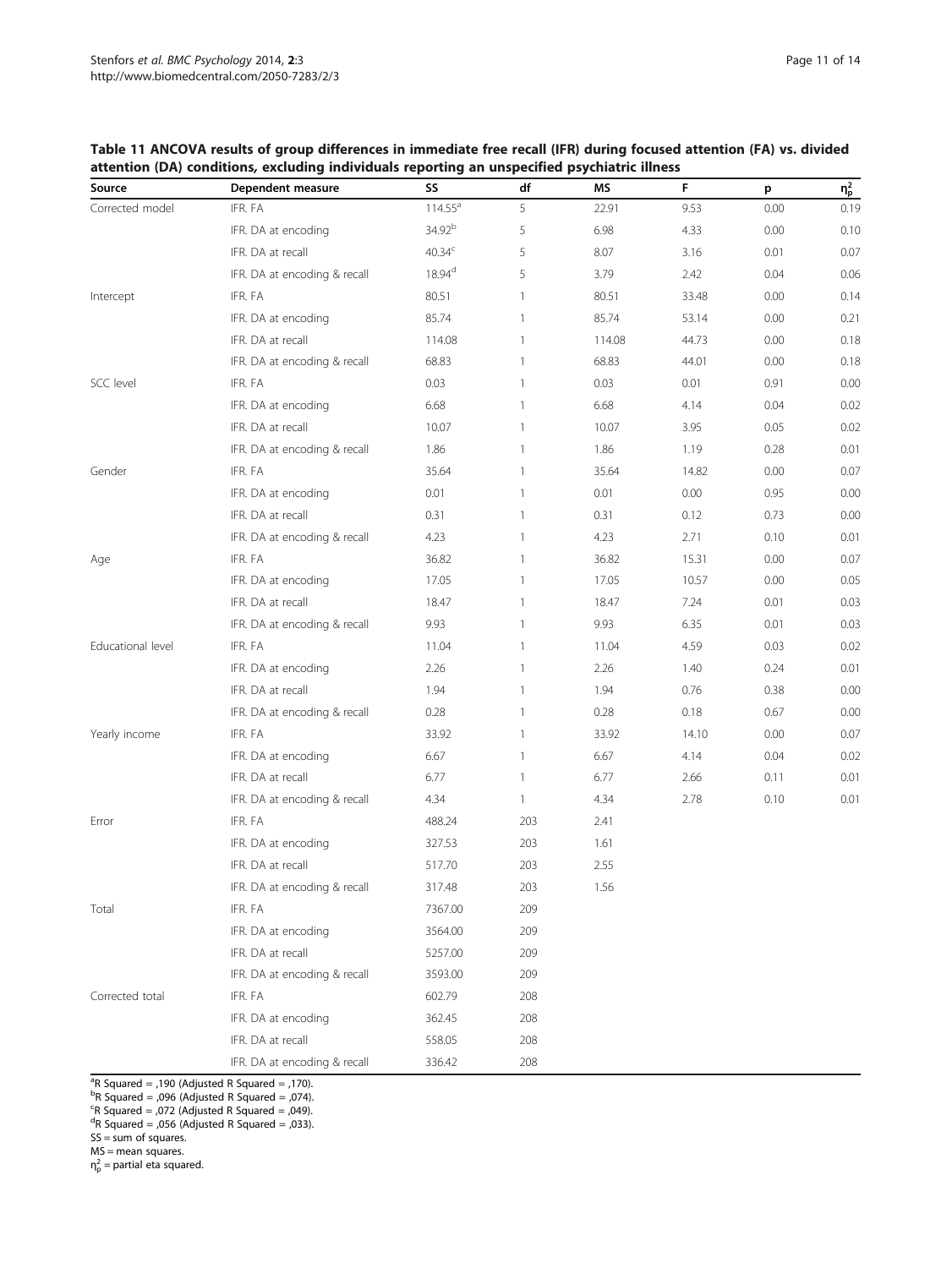pathological (i.e. progressive Alzheimer's disease: AD) (see e.g., Stewart [2012](#page-13-0); Erk et al. [2011;](#page-12-0) Scheef et al. [2012](#page-13-0); Striepens et al. [2010](#page-13-0); Hohman et al. [2011](#page-12-0)). This suggests that people may have awareness of changes in cognitive and brain functioning even when these are not detectable from conventional neuropsychological assessments.

This leads on to a related aspect of cognitive performance that can obscure the overt relationship between SCC and objective cognitive performance, namely the ability of individuals to engage in cognitive compensatory activities and strategies that may prevent overt signs of cognitive functional decline, e.g. (Stern & JINS [2002](#page-13-0)). A high cognitive reserve (e.g. high educational attainment) has been particularly associated with a lack of clinical cognitive functional impairments (such as Mild Cognitive Impairment: MCI) even in the instance of SCC, while SCC is more often associated with manifest cognitive impairments (e.g. MCI) in persons with a lower cognitive reserve (Stern & JINS [2002;](#page-13-0) Caracciolo et al. [2012](#page-12-0); Stern [2009\)](#page-13-0). SCC has also been found to be associated with the use of more compensatory strategies such as increased effort, cognitive strategies and use of external aids/tools (Garrett et al. [2010](#page-12-0)). These reported phenomena converge with others' findings of compensatory neural activation patterns during episodic (Erk et al. [2011](#page-12-0)) and working memory tasks (Sandström et al. [2012](#page-13-0)) in individuals with SCC (compared to controls) even when no decrements in task performance are seen.

Hence, further studies of the relation between SCC and cognitive functioning should investigate the role of cognitive reserve and compensatory processes in more detail.

It is likely that there are costs to the compensatory activities, such as greater fatigability and loss of energy that hamper cognitive functionality across longer time spans and that this is perceived by the individual. In light of (1) the research on compensatory activities that can uphold momentary cognitive performance when cognitive problems are self-perceived (Erk et al. [2011](#page-12-0); Stern [2009\)](#page-13-0), and (2) the aging literature that is converging on the importance of SCC (even without detectable cognitive impairments) as an early marker of actual underlying functional brain changes (Stewart [2012\)](#page-13-0), then the present findings of cross-sectional relationships between SCC and cognitive functioning (IFR during DA) may be an important indicator that actual neurocognitive functioning is implicated also in non-elderly adults with SCC.

However, it is important to keep in mind that multiple factors could lead to SCC also without any actual deficits in cognitive functioning being present, which could explain some of the variance in SCC that is not be explained by actual cognitive impairments that are stable rather than momentary. For example, cognitive overload and temporary resource depletion could lead to the perception of cognitive problems which may be accurate observations of cognitive failures in daily life without reflecting low cognitive functioning per se. However, the experience of cognitive overload and resource depletion under certain levels of pressure can lead to stress reactions and low mood that are suboptimal for executive cognitive function. Negative affectivity and poor self-regard could also colour the self-rated cognitive functioning level negatively without any actual cognitive impairments being present, although such conditions are also related to actual cognitive performance decrements due to hyper-arousal, ruminations and cognitive biases that can obstacle performance in certain situations and certain cognitive tasks (Murrough et al. [2011\)](#page-13-0).

#### Strengths and Limitations

The current study was performed on a sample of cases and controls that is approximately representative of the general working population in Sweden, with well casematched controls, and utilizing well validated tests of memory functioning.

The study participants were mainly women, due to a higher prevalence of high SCC among women in the working population. This means that the study results may be more representative of gainfully employed women than men.

The cross-sectional design of this study does not allow for causal inferences about which types of symptoms may be the causes of other symptoms and of poorer cognitive functioning, when considering the overlap between executive cognitive function, SCC, exhaustion symptoms, depressive symptoms and sleeping problems.

Furthermore, more studies of SCC among employees are needed which investigate executive cognitive functioning in more detail, utilizing several different executive cognitive tests, to confirm that SCC among employees are in fact related to poorer functioning of executive cognitive processes.

## **Conclusions**

The current findings showed that working adults presenting with a high level of SCC had poorer memory performance during DA conditions- which is the common conditions under which people have operate in their work. The finding suggests that executive cognitive functioning may be implicated in this group and that this could be targeted in curative and preventive interventions for SCC among employees.

The findings add to the understanding of what characterizes subjective cognitive complaints in the work force and can help to guide preventive measures and interventions at different levels of society (health care, human resource management and work design) that can ease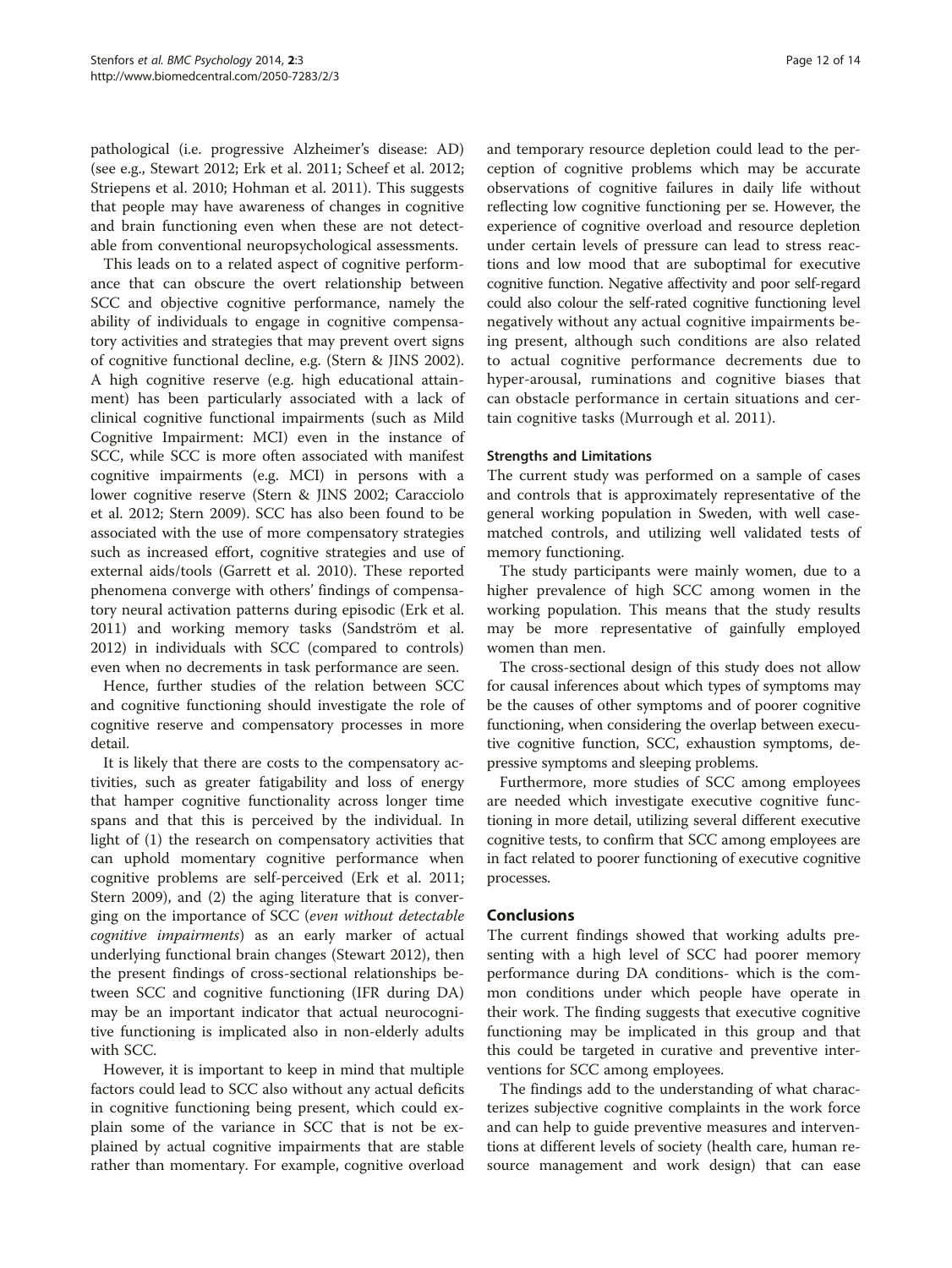<span id="page-12-0"></span>problems with cognitive complaints and the specific implicated cognitive functioning deficits. This is particularly relevant with an aging work force that need to stay working for longer, while at the same time many jobs and work environments increasingly involve high cognitive demands.

Additionally, as these deficits may partly stem from one or several problems with depressive symptoms, chronic stress/exhaustion and sleeping problems, these factors should also be considered in prevention and interventions for SCC.

#### Abbreviations

SCC: Subjective cognitive complaints; IFR: Immediate free recall; FA: Focused attention; DA: Divided attention.

#### Competing interests

The authors declare that they have no competing interests.

#### Authors' contributions

Conception and design: CUDS, LGN, TT, LMH, PM. Acquisition of data: CUDS, Analysis and interpretation of data: CUDS, LGN. Drafting of the manuscript: CUDS. Critical revision of the manuscript and approval of the manuscript for publication: CUDS, LGN, TT, LMH, PM. All authors read and approved the final manuscript.

#### Authors' information

This research was supported by grants from the Swedish Council for Working Life and Social Research (Dnr 2009-0764) and Afa Insurance (Dnr 090283) awarded to Lars-Göran Nilsson.

#### Acknowledgements

We thank the participants of the study; our colleagues at the Department of Psychology and the Stress Research Institute at Stockholm University; and our collaborators at the Institute of Stress Medicine, Gothenburg.

#### Financial Support

This research was supported by grants from the Swedish Council for Working Life and Social Research (LGN, CUDS: Dnr 2009-0764), [http://www.](http://www.fas.se/en/) [fas.se/en/](http://www.fas.se/en/); and Afa Insurance (LGN, CUDS: Dnr 090283), [http://www.afaforsakr](http://www.afaforsakring.se/Andra-sprak/Engelska/)[ing.se/Andra-sprak/Engelska/](http://www.afaforsakring.se/Andra-sprak/Engelska/).

#### Author details

<sup>1</sup>Department of Psychology, Stockholm University, 106 91 Stockholm, Sweden. <sup>2</sup>Stress Research Institute, Stockholm University, Stockholm, Sweden.<br><sup>3</sup>Dopartment of Public Hoalth Sciences, Karolinska Institute, Stockholm <sup>3</sup>Department of Public Health Sciences, Karolinska Institute, Stockholm, Sweden.

#### Received: 17 July 2013 Accepted: 24 January 2014 Published: 30 January 2014

#### References

- Åkerstedt, T, Knutsson, A, Westerholm, P, Theorell, T, Alfredsson, L, & Kecklund, G. (2002). Sleep disturbances, work stress and work hours: a cross-sectional study. Journal of Psychosomatic Research, 53(3), 741–748.
- Åkerstedt, T, Ingre, M, Broman, JE, & Kecklund, G. (2008). Disturbed sleep in shift workers, day workers, and insomniacs. Chronobiology International, 25(2), 333–348.
- Albertsen, K, Rugulies, R, Garde, AH, & Burr, H. (2010). The effect of the work environment and performance-based self-esteem on cognitive stress symptoms among Danish knowledge workers. Scandinavian Journal of Public Health, 38(3 Suppl), 81–89.
- Almkvist, O, & Tallberg, IM. (2009). Cognitive decline from estimated premorbid status predicts neurodegeneration in Alzheimer's disease. Neuropsychology, 23(1), 117–124.
- Almkvist, O, Adveen, M, Henning, L, & Tallberg, IM. (2007). Estimation of premorbid cognitive function based on word knowledge: the Swedish

Lexical Decision Test (SLDT). Scandinavian Journal of Psychology, 48(3), 271–279.

- Arnsten, AF. (2009). Stress signalling pathways that impair prefrontal cortex structure and function. Nature reviews Neuroscience, 10(6), 410–422.
- Bassett, SS, & Folstein, MF. (1993). Memory complaint, memory performance, and psychiatric diagnosis: a community study. Journal of Geriatric Psychiatry and Neurology, 6(2), 105–111.
- Birn, RM, Kenworthy, L, Case, L, Caravella, R, Jones, TB, Bandettini, PA, & Martin, A. (2010). Neural systems supporting lexical search guided by letter and semantic category cues: a self-paced overt response fMRI study of verbal fluency. NeuroImage , 49(1), 1099–1107.
- Caracciolo, B, Gatz, M, Xu, W, Pedersen, NL, & Fratiglioni, L. (2012). Differential distribution of subjective and objective cognitive impairment in the population: a nation-wide twin-study. Journal of Alzheimer's Disease, 29(2), 393–403.
- de Leon JM, R-S, Llanero-Luque, M, Lozoya-Delgado, P, Fernandez-Blazquez, MA, & Pedrero-Perez, EJ. (2010). [Neuropsychological study of young adults with subjective memory complaints: involvement of the executive functions and other associated frontal symptoms]. Rev Neurol, 51(11), 650–660.
- Dureman, I. (1960). SRB: 1. Stockholm: Psykologiförlaget.
- Erk, S, Spottke, A, Meisen, A, Wagner, M, Walter, H, & Jessen, F. (2011). Evidence of neuronal compensation during episodic memory in subjective memory impairment. Archives of General Psychiatry, 68(8), 845–852.
- Garrett, DD, Grady, CL, & Hasher, L. (2010). Everyday memory compensation: the impact of cognitive reserve, subjective memory, and stress. Psychology and Aging, 25(1), 74–83.
- Geerlings, MI, Jonker, C, Bouter, LM, Ader, HJ, & Schmand, B. (1999). Memory complaints are associated with incident Alzheimer's disease in elderly people with normal baseline cognition. Zeitschrift für Gerontologie und Geriatrie, 32(2), 142–142.
- Hohman, TJ, Beason-Held, LL, Lamar, M, & Resnick, SM. (2011). Subjective cognitive complaints and longitudinal changes in memory and brain function. Neuropsychology, 25(1), 125–130.
- Jessen, F, Wiese, B, Bachmann, C, Eifflaender-Gorfer, S, Haller, F, Kolsch, H, Luck, T, Mosch, E, van den Bussche, H, Wagner, M, et al. (2010). Prediction of dementia by subjective memory impairment: effects of severity and temporal association with cognitive impairment. Archives of General Psychiatry, 67(4), 414–422.
- Jonker, C, Launer, LJ, Hooijer, C, & Lindeboom, J. (1996). Memory complaints and memory impairment in older individuals. Journal of the American Geriatrics Society, 44(1), 44–49.
- Jonker, C, Geerlings, MI, & Schmand, B. (2000). Are memory complaints predictive for dementia? A review of clinical and population-based studies. International Journal of Geriatric Psychiatry, 15(11), 983–991.
- Juster, RP, McEwen, BS, & Lupien, SJ. (2010). Allostatic load biomarkers of chronic stress and impact on health and cognition. Neuroscience and Biobehavioral Reviews, 35(1), 2–16.
- Karlson, B, Malmberg, B, & Hansen, AM. (2012). A follow-up of cognitive performance and diurnal salivary cortisol changes in former burnout patients. Stress, 15, 589–600.
- Kaufman, AS, & Horn, JL. (1996). Age changes on tests of fluid and crystallized ability for women and men on the Kaufman Adolescent and Adult Intelligence Test (KAIT) at ages 17-94 years. Archives of Clinical Neuropsychology, 11(2), 97–121.
- Kecklund, G, & Åkerstedt, T. (1992). The psychometric properties of the Karolinska Sleep Questionnaire. Journal of Sleep Research, Suppl 1, 113.
- Kim, AS, Vallesi, A, Picton, TW, & Tulving, E. (2009). Cognitive association formation in episodic memory: evidence from event-related potentials. Neuropsychologia, 47(14), 3162–3173.
- Kompus, K, Olsson, CJ, Larsson, A, & Nyberg, L. (2009). Dynamic switching between semantic and episodic memory systems. Neuropsychologia, 47(11), 2252–2260.
- Kristensen, TS, Hannerz, H, Hogh, A, & Borg, V. (2005). The Copenhagen Psychosocial Questionnaire–a tool for the assessment and improvement of the psychosocial work environment. Scand J Work Environ Health, 31(6), 438–449.
- Lam, LC, Lui, VW, Tam, CW, & Chiu, HF. (2005). Subjective memory complaints in Chinese subjects with mild cognitive impairment and early Alzheimer's disease. International Journal of Geriatric Psychiatry, 20(9), 876–882.
- Leineweber, C, Baltzer, M, Magnusson Hanson, LL, & Westerlund, H. (2012). Work-family conflict and health in Swedish working women and men: